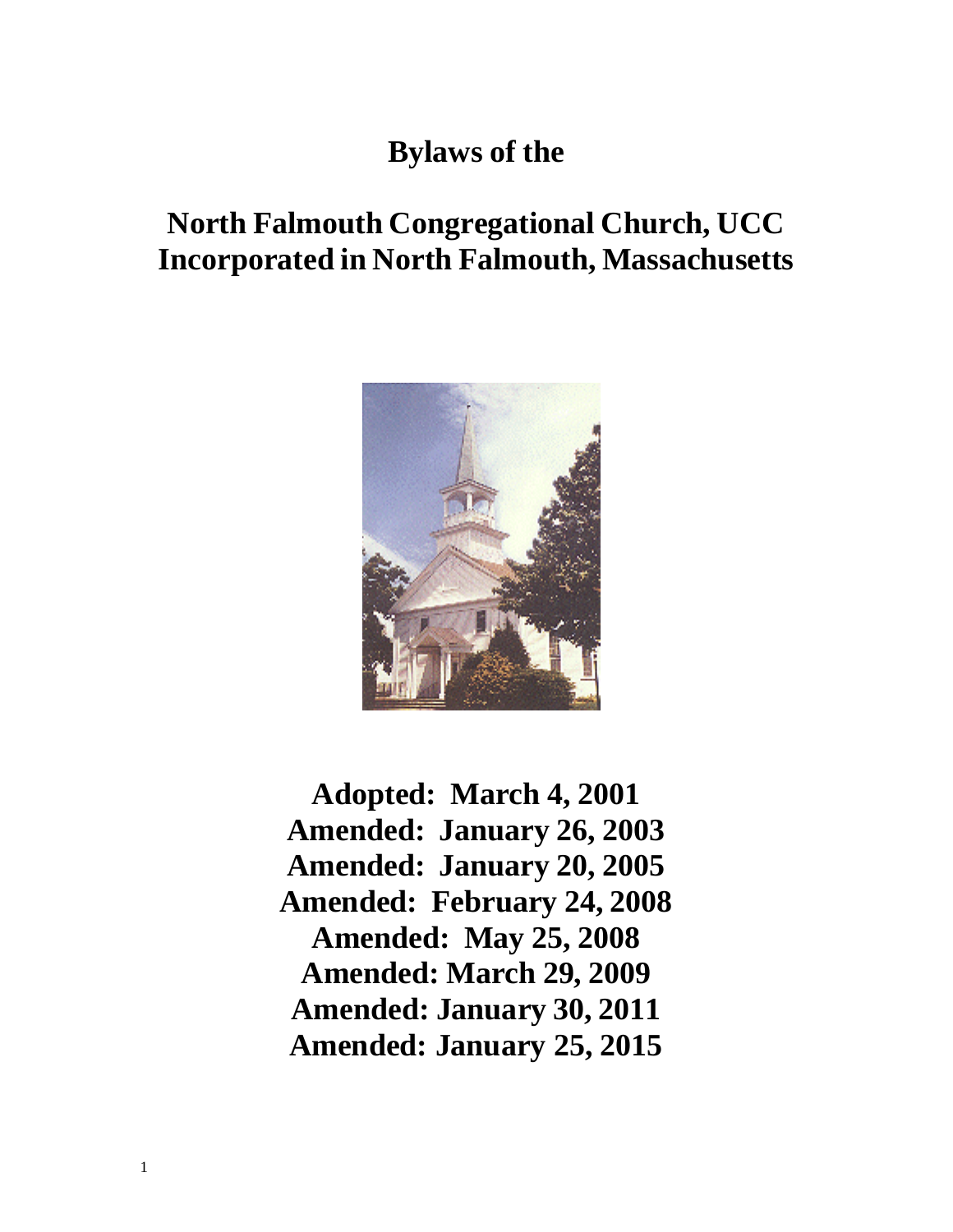## TABLE OF CONTENTS

| <b>BYLAWS</b>              |                                                                                                                                                                                                | <b>PAGE</b>                                                 |
|----------------------------|------------------------------------------------------------------------------------------------------------------------------------------------------------------------------------------------|-------------------------------------------------------------|
| <b>ARTICLE I</b>           | <b>NAME</b>                                                                                                                                                                                    | $\overline{4}$                                              |
| <b>ARTICLE II</b>          | <b>PURPOSE</b>                                                                                                                                                                                 | $\overline{4}$                                              |
| <b>ARTICLE III</b>         | <b>POLITY</b>                                                                                                                                                                                  | $\overline{4}$                                              |
| <b>ARTICLE IV</b>          | <b>DOCTRINE</b><br>1 FAITH<br>2 COVENANT                                                                                                                                                       | $4 - 5$<br>4<br>5                                           |
| <b>ARTICLE V</b>           | <b>MEMBERSHIP</b><br>1 MEMBERSHIP<br>MEMBERSHIP QUALIFICATIONS AND<br>$\overline{2}$<br><b>RESPONSIBILITIES</b><br>3 RECEPTION<br>4 CHANGE IN MEMBERSHIP STATUS<br>5 RESTORATION OF MEMBERSHIP | $5 - 6$<br>5 <sup>5</sup><br>5<br>5<br>5,6<br>6             |
| <b>ARTICLE VI</b>          | SERVICES, MEETINGS AND CHURCH SCHOOL<br><b>WORSHIP SERVICES</b><br>$\mathbf{1}$<br>2 BUSINESS MEETINGS<br>3 EDUCATION                                                                          | $6 - 10$<br>6<br>$6 - 10$<br>10                             |
| ARTICLE VII                | <b>CHURCH COUNCIL</b><br>1 MISSION STATEMENT<br>MEMBERSHIP<br>$\overline{2}$<br>$\mathfrak{Z}$<br><b>RESPONSIBILITIES</b><br>$\overline{4}$<br><b>MEETINGS</b>                                 | $10-13$<br>10<br>$10 - 11$<br>$11 - 12$<br>$12 - 13$        |
| <b>ARTICLE VIII PASTOR</b> | <b>PASTOR</b><br>1<br>(a) RESPONSIBILITIES<br>(b) SELECTION<br>(c) INSTALLATION AND MEMBERSHIP<br>(d) TERMINATION<br>ASSISTANT OR ASSOCIATE PASTOR<br>2<br><b>INTERIM PASTOR</b><br>3          | $13 - 15$<br>13<br>$13 - 14$<br>14<br>14<br>14<br>$14 - 15$ |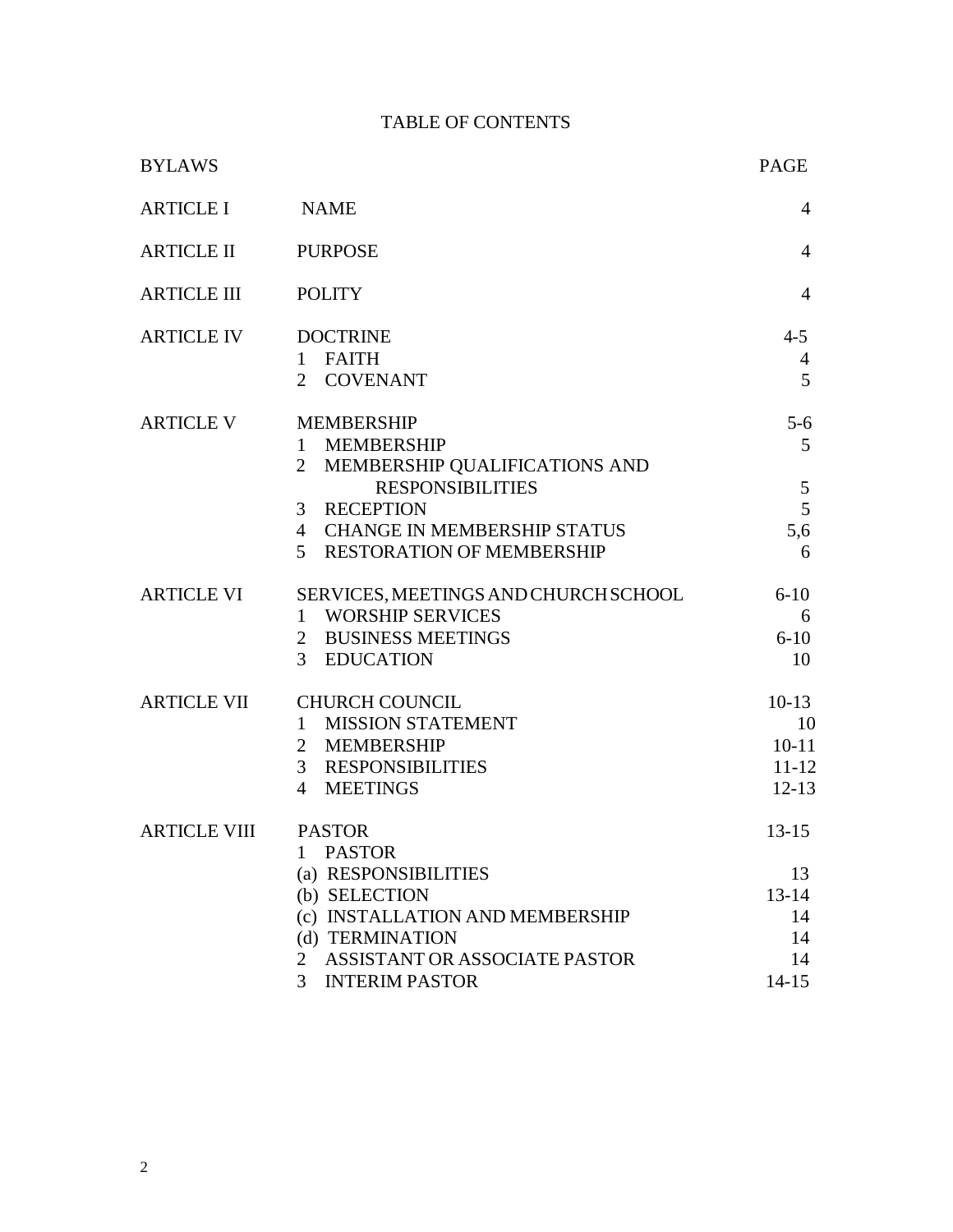## BYLAWS PAGE

| <b>ARTICLE IX</b>   | <b>OFFICERS</b>                                        | $16 - 20$ |
|---------------------|--------------------------------------------------------|-----------|
|                     | <b>BASIC GUIDELINES</b><br>$\mathbf{1}$                | 15        |
|                     | $\overline{2}$<br><b>CLERK</b>                         | 16        |
|                     | 3 ASSISTANT CLERK                                      | 16        |
|                     | 4 COLLECTOR                                            | $16-17$   |
|                     | 5 ASSISTANT COLLECTOR                                  | 17        |
|                     | 6 TREASURER                                            | 17        |
|                     | 7 ASSISTANT TREASURER                                  | 17        |
|                     | 8 MODERATOR                                            | $17 - 18$ |
|                     | 9 ASSISTANT MODERATOR                                  | 18        |
|                     | 10 COUNCIL DELEGATES-AT-LARGE                          | 19        |
|                     | 11 OTHER OFFICERS                                      | 19        |
|                     | ARTICLE X ELECTED BOARDS AND COMMITTEES                | $19-27$   |
|                     | 1 BASIC GUIDELINES                                     | $19 - 20$ |
|                     | 2 BOARD OF DEACONS                                     | $20 - 22$ |
|                     | 3 <sup>7</sup><br><b>CHRISTIAN EDUCATION COMMITTEE</b> | 22        |
|                     | 4 BOARD OF FINANCE                                     | $22 - 24$ |
|                     | 5 <sup>1</sup><br>STEWARDSHIP COMMITTEE                | $24 - 25$ |
|                     | <b>OUTREACH COMMITTEE</b><br>6                         | 25        |
|                     | 7 MUSIC COMMITTEE                                      | 26        |
|                     | 8<br>BUILDING AND GROUNDS COMMITTEE                    | $26-27$   |
| <b>ARTICLE XI</b>   | APPOINTED COMMITTEES AND POSITIONS                     | $27 - 34$ |
|                     | <b>BASIC GUIDELINES</b><br>$\mathbf{1}$                | 27        |
|                     | $\overline{2}$<br><b>SEARCH COMMITTEE</b>              | $27 - 28$ |
|                     | 3 PASTORAL RELATIONS COMMITTEE                         | 28-29     |
|                     | 4 NOMINATING COMMITTEE                                 | $29 - 30$ |
|                     | 5 ALTAR COMMITTEE                                      | $30 - 31$ |
|                     | 6 PUBLICITY COMMITTEE                                  | 31        |
|                     | 7 HISTORIAN                                            | 32        |
|                     | <b>DELEGATES</b><br>8                                  | 32        |
|                     | 9 AUDITORS                                             | $32 - 33$ |
|                     | <b>10 SAFE CHURCH</b>                                  | $33 - 34$ |
|                     | 11 OTHER APPOINTED COMMITTEES & POSITIONS              | 34        |
| <b>ARTICLE XII</b>  | <b>AUXILIARY ORGANIZATIONS</b>                         | $34 - 36$ |
|                     | <b>THRIFT SHOP</b><br>1                                | $34 - 35$ |
|                     | NORTH FALMOUTH CEMETERY<br>$\mathfrak{D}$              | $35 - 36$ |
| <b>ARTICLE XIII</b> | LAWS OF THE COMMONWEALTH OF MA                         | 36        |
| <b>ARTICLE XIV</b>  | <b>AMENDMENTS</b>                                      | 36        |
| <b>ARTICLE XV</b>   | <b>DISSOLUTION</b>                                     | 37        |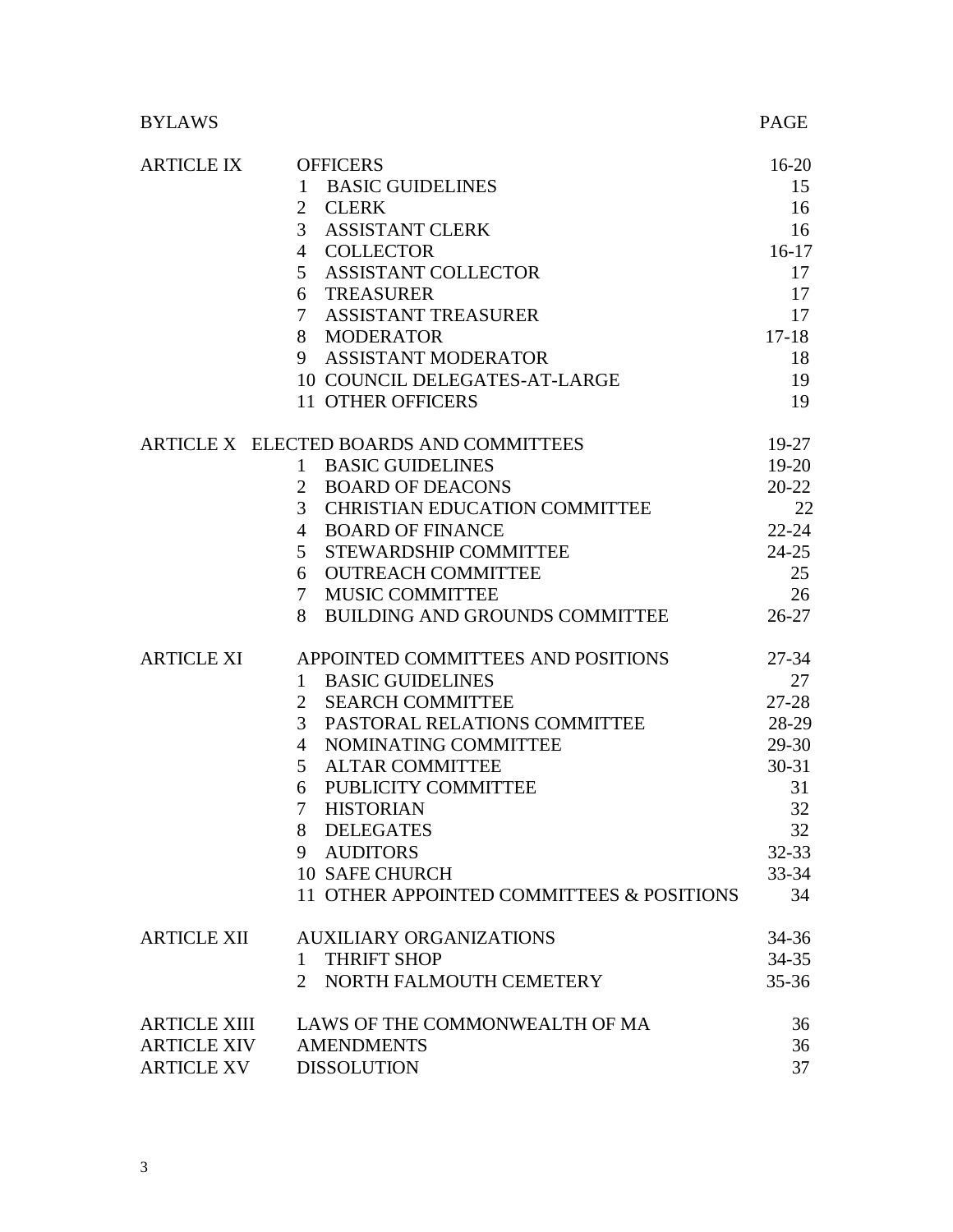#### **ARTICLE I: NAME**

The name of this Church shall be the North Falmouth Congregational Church, Incorporated, in North Falmouth, Massachusetts.

#### **ARTICLE II: PURPOSE**

This Church shall bind together followers of Jesus Christ for the purpose of sharing in the worship of God and in making His will dominant in the lives of people, individually and collectively, especially as that will is set forth in the life, teachings, death and resurrection of Jesus Christ.

#### **ARTICLE III: POLITY**

This Church acknowledges Jesus Christ as its Head, and finds in the Holy Scriptures (interpreted by the Divine Spirit through reason, faith and conscience) its guidance in matters of faith and discipline.

The government of this Church is vested in its members, who exercise the right of control in all its affairs, subject in legal matters to the Articles of Incorporation granted to it by the Commonwealth of Massachusetts.

While the Church is amenable to no ecclesiastical judicatory, it accepts the obligation of mutual council, comity and cooperation involved in the free fellowship of the United Church of Christ, and pledges itself to share their common aims and work.

#### **ARTICLE IV: DOCTRINE**

This Church recognizes the Bible as the sufficient rule of faith and practice and holds that living in accordance with the teaching of Jesus Christ is the true test of fellowship.

1. FAITH: Our Faith Statement is the "United Church of Christ Statement of Faith", which can be found in the New Century Hymnal, page 885.

#### 2. COVENANT:

We are united in striving to know the will of God as taught in the Holy Scriptures and in our purpose of walking in the ways of the Lord, made known or to be made known to us.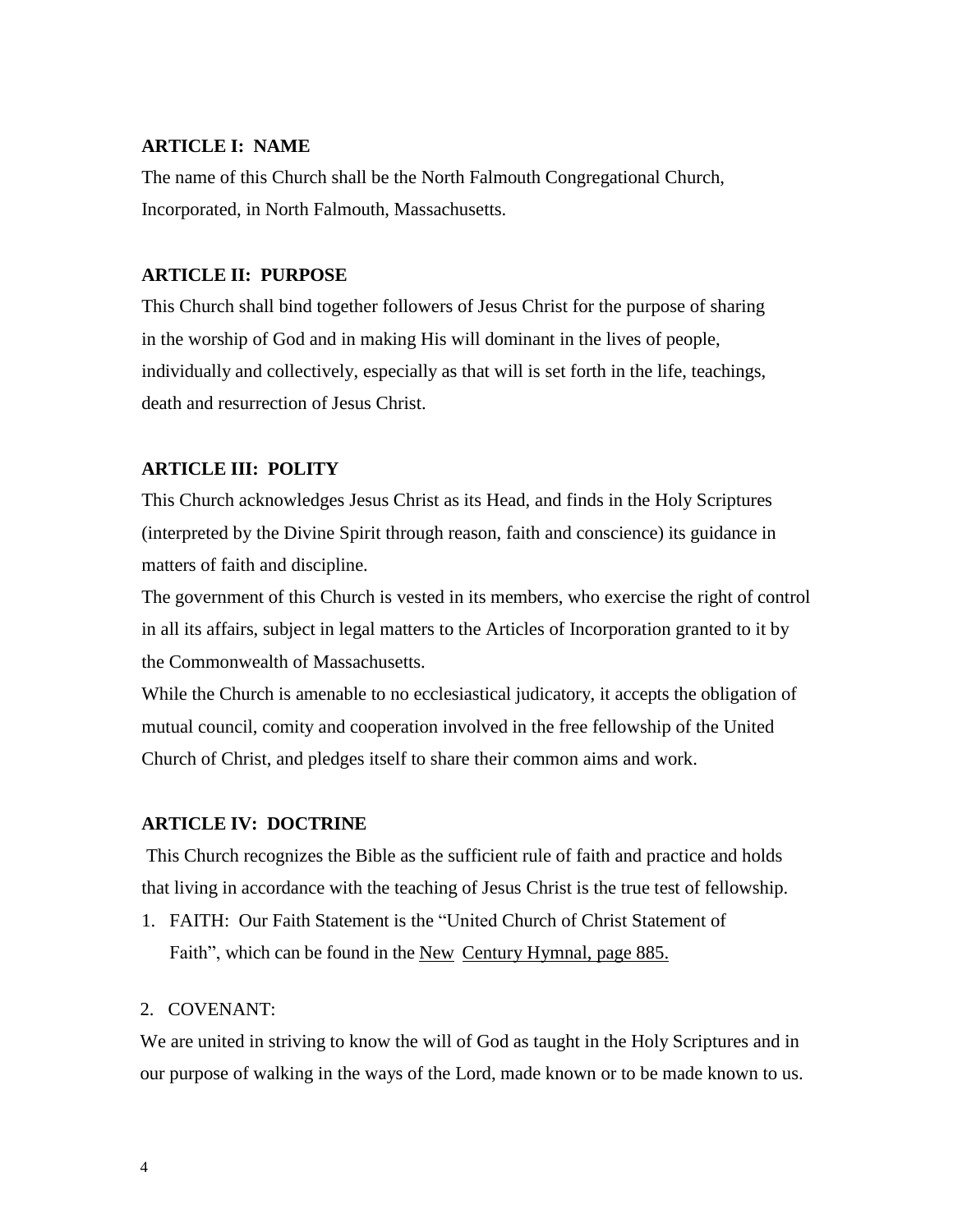We hold it to be the mission of the Church of Christ to proclaim the gospel to all humanity, exalting the worship of the one true God and laboring for the progress of knowledge, the promotion of justice, the reign of peace, and the realization of human fellowship depending, as did our forebears, upon the continued guidance of the Holy Spirit to lead us into all truth. We work and pray for the transformation of the world into the kingdom of God, and we look with faith for the triumph of righteousness and the life everlasting.

## **ARTICLE V: MEMBERSHIP**

1. Members are accepted into this church upon recommendation of the Board of Deacons. They participate in Membership Sunday (regularly scheduled up to four times per year) and its rites.

2. MEMBERSHIP QUALIFICATIONS AND RESPONSIBILITIES

- (a) Members of the Church are those who attend worship service and share in the life and work of this Church, contribute to its support and promote the spiritual welfare of the membership and the community.
- (b) They shall be eligible to hold office, serve on boards and committees and shall have voice and full voting privileges.
- 3. RECEPTION

Persons recommended by the Board of Deacons shall be received at a Church Service set by the Board of Deacons. Those who have received approval by the Church but are unable to attend in public may be received by the Board of Deacons, acting on behalf of the Church.

## 4. CHANGE INMEMBERSHIP STATUS

(a) Letters of Transfer

Any member who desires a letter of transfer to another church is entitled to request one and receive it by the following method:

- (1) The request shall be submitted in writing to the Clerk.
- (2) The Clerk shall issue the letter and notify the Board of Deacons.
- (3) Membership shall terminate on the date of issuance of the letter.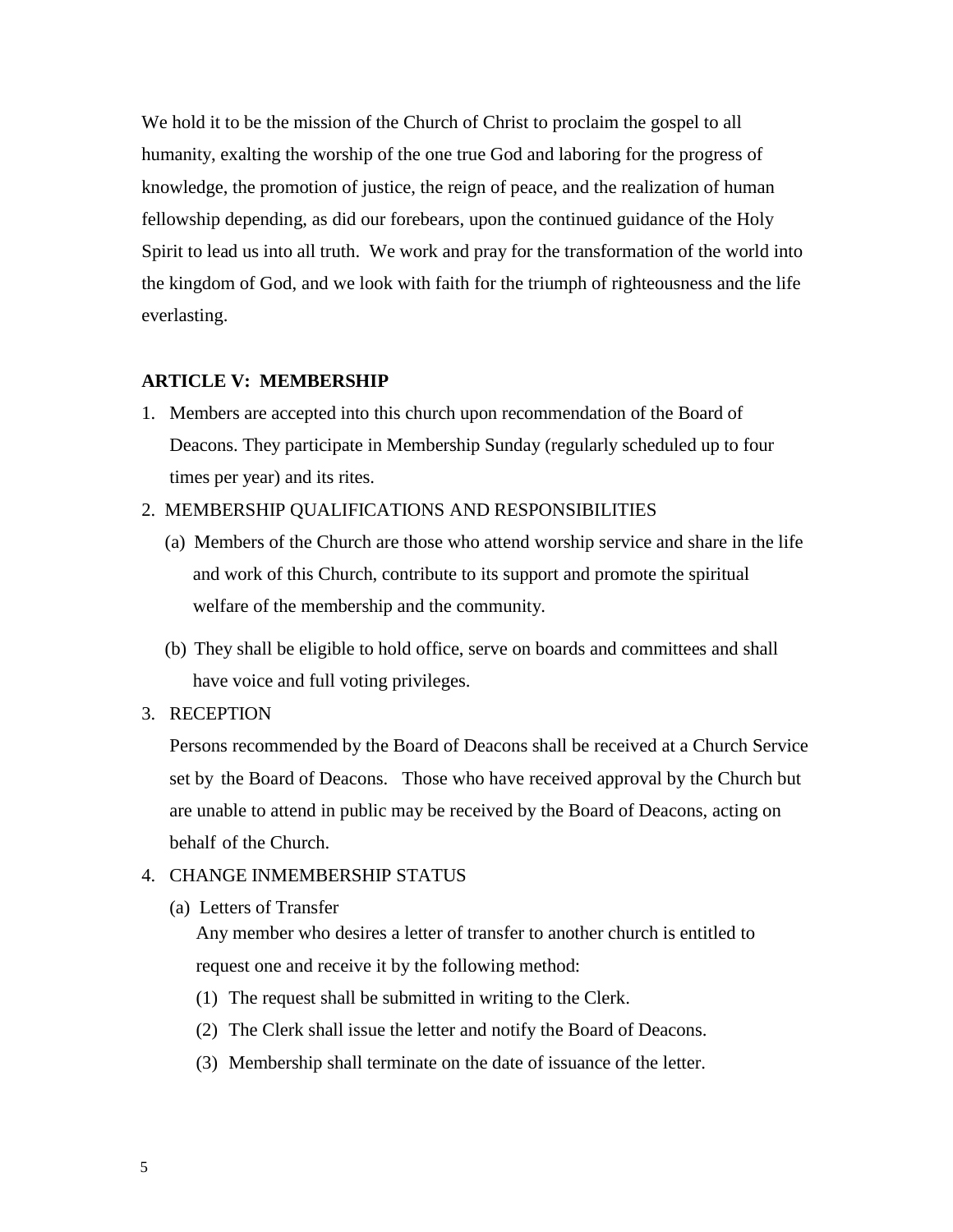(b) Letters of Termination

Any member who desires to terminate their membership is requested to submit a notification to the Clerk. Inactive List

- (1) Members whose addresses are unknown or who for a period of two (2) years, in spite of communication from the Board of Deacons, have not responded or contributed to the support of the Church, may be transferred to the Inactive list by a recommendation of the Board of Deacons.
- (2) They shall have no voting privileges and may not hold office. Those members who have been active supporters of the Church, but are no longer able to actively participate, may ask to remain as members at the discretion of the Board of Deacons..

## 5. RESTORATION TO MEMBERSHIP

Any person whose membership has been inactivated may have it restored by the following method:

- (1) The request shall be submitted in writing to the Clerk.
- (2) The Clerk shall notify the Board of Deacons who may at their discretion, restore membership.

## <span id="page-5-0"></span>**ARTICLE VI: SERVICES, MEETINGS AND CHURCH SCHOOL**

## 1. WORSHIP SERVICES

- (a) Services of Worship shall be held at given hours each Sunday, except when temporarily suspended by vote of the Church.
- (b) The Sacraments
	- (1) The Sacrament of the Lord's Supper shall be celebrated at least quarterly and at such other times as the Board of Deacons shall decide.
	- (2) Baptism of adults and the baptism or dedication of children shall be administered at such time as the Minister, or in his absence, the Board of Deacons may appoint.
	- (3) Other Services for worship, inspiration, prayer and study may be held as determined by the Church membership.
- 2. BUSINESS MEETINGS
	- (a) Annual Meeting

The Annual Meeting shall be held on the last Sunday of January to: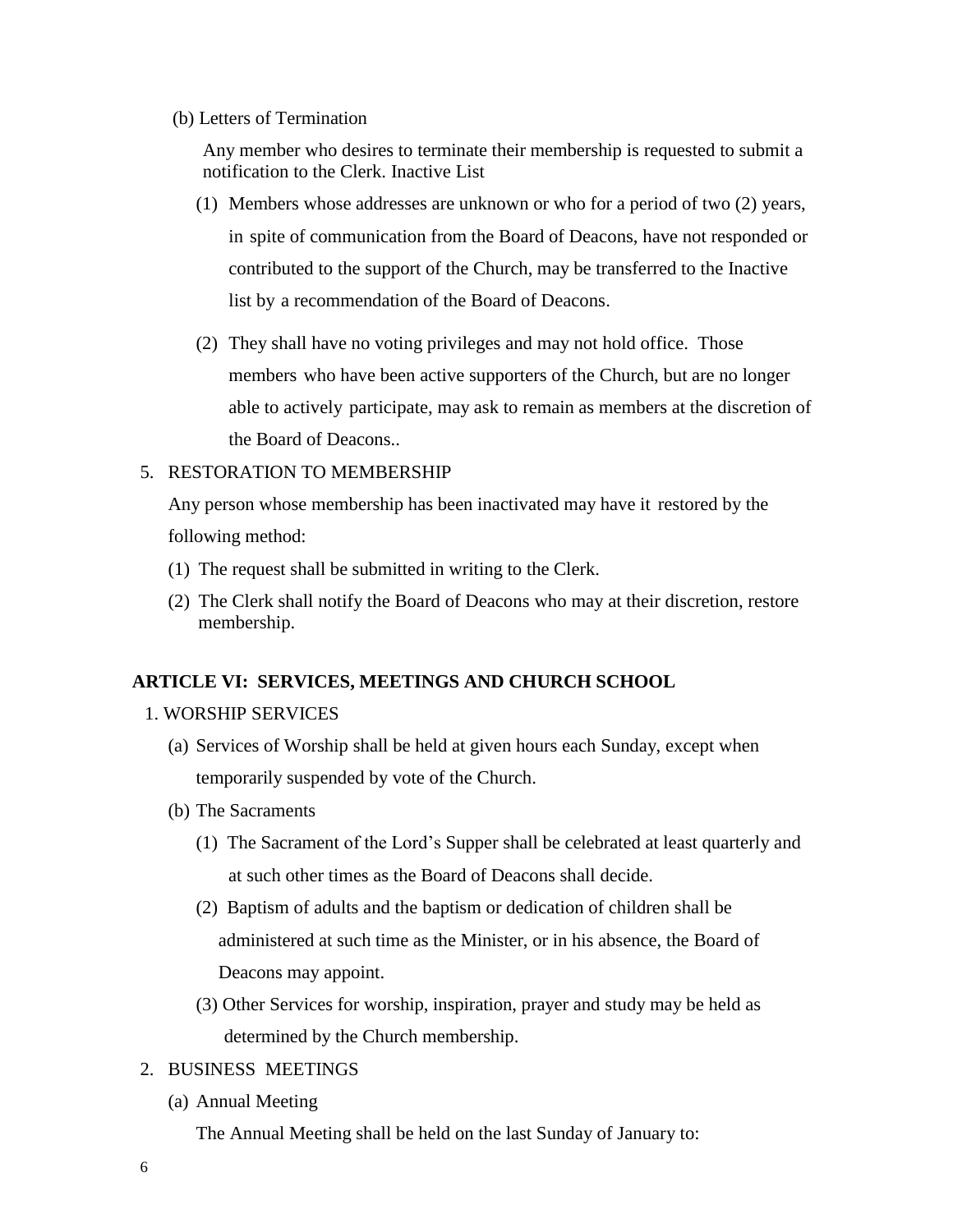- (1) Receive the written yearly reports of officers, boards, committees, organizations and departments
- (2) Hold annual elections for officers, boards and committees
- (3) Approve an annual budget
- (4) Transact such other business as may legally be presented.
- (b) Regular Meetings

Regular Meetings shall be held at least quarterly (a minimum of four(4) times per year) on the last Sunday of the month following worship service.

(c) Special Meetings

Special meetings for business may be called by the Pastor, the Board of Deacons, the Board of Finance, the Church Council or by the Clerk on the written request of five (5) members of the Church. The nature of the business shall be stated in the call of the meeting and only the business stated in the call may be discussed.

- (d) Rules and Regulations
	- (1) Notices of the Annual and Special Meetings shall be given at least seven (7) days prior to the meeting date. An agenda for the Annual Meeting and Regular meetings shall be posted one (1) week in advance of the meeting. Such notice shall be posted in a public place and read from the pulpit on the Sunday before the meeting. Notice of Special Meetings must include the exact purpose of the meeting and must be mailed (either electronically or by posted mail) to the membership no later than the required number of days in advance – seven (7) days.

Exception: Amendment of the bylaws requires thirty (30) days written notice (electronically or by paper) as well as reading of the notice from the pulpit or printing in the bulletin for three (3) Sundays prior to the meeting. See Article XIV.

(2) Quorum

A quorum shall consist of twenty-five (25) voting members.

(3) Voting

Voting shall be by voice, show of hands, roll call or any other regular method authorized by the assembly. Voting for the election of officers and the Board of Finance shall be by ballot, as required by these bylaws and Chapter 67: Sections 8 and 15 of the State Statute.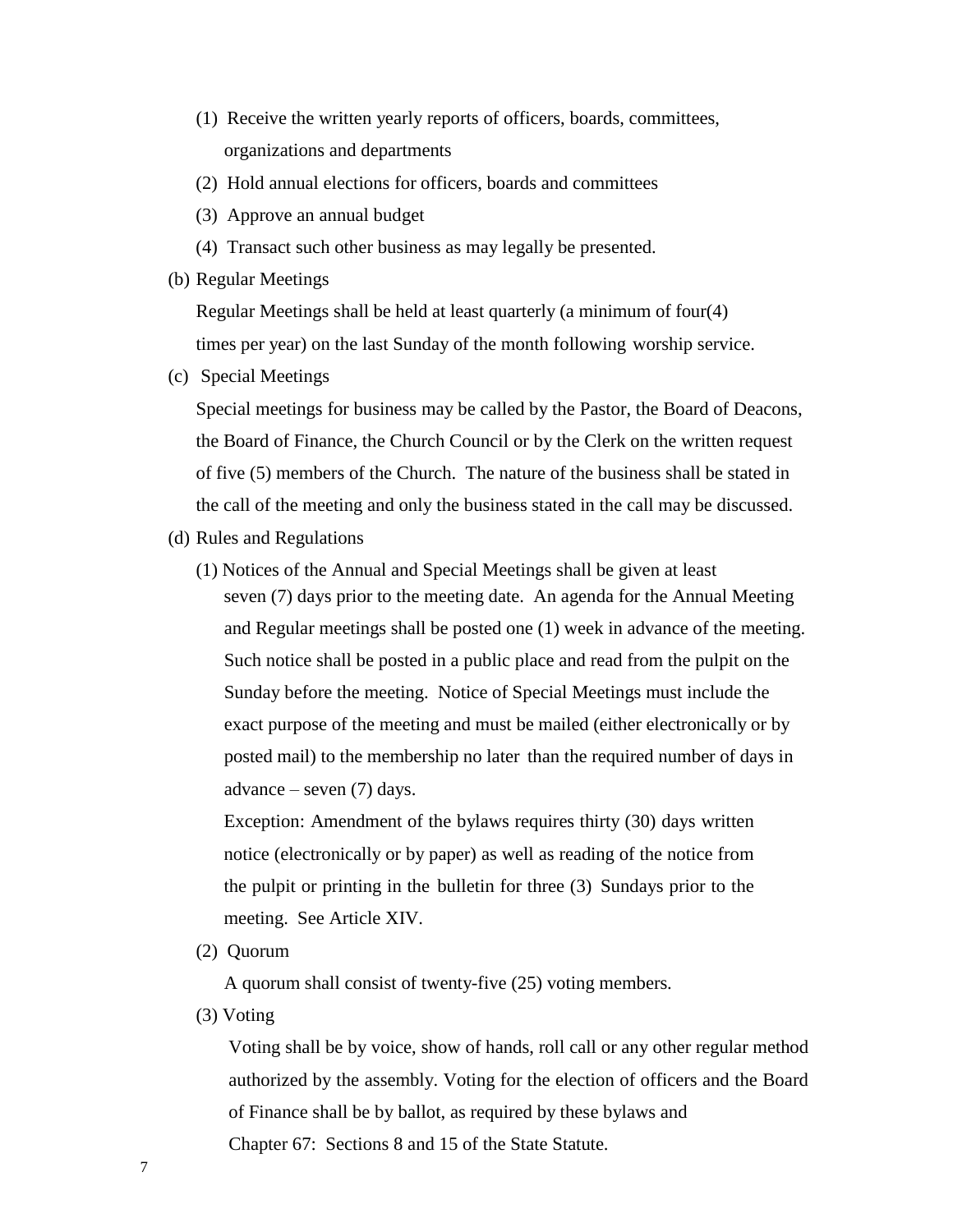Unless otherwise required by these bylaws, a majority vote of Church membership present and voting at a properly called corporate meeting is decisive, provided a quorum is met.

-Voting by Mail – On matters of unusual importance, including but not limited to, large expenditures of money, a board or committee may request the Church Council's permission to conduct a ballot vote by mail (electronically or by posted mail). The procedure for such a vote shall be as follows:

- A. The Clerk shall provide a current official roll of voting members.
- B. If the vote is not to be secret, the following items should be sent to each qualified voter: 1) a printed or electronic ballot containing a space for the voter's signature, to ensure against votes being cast by other than legal voters, together with full instructions for marking and returning by the required date and 2) a self-addressed return envelope with the name and address of the person to whom the ballot should be returned or a secure electronic address.
- C. The ballot shall inform the voter that an unreturned ballot shall be considered a FOR vote.
- D. If the vote is to be secret, the procedure for such a vote is as follows:
	- 1) One (1) person to receive the ballots and at least two (2) tellers shall be designated to count the vote.
	- 2) Each qualified voter shall receive the following:
		- a) a printed ballot, large enough to be folded, which contains the information with full instructions for marking and returning it
		- b) a self-addressed envelope with the name and address of the person to whom the ballot will be returned or a secured electronic address for receipt of a completed ballot.
		- c) If by mail a plain inner return envelope with these instructions: - Completed ballots should be folded, placed in the plain envelope and sealed. The voter's signature should appear in the designated area on the face of the envelope.
			- The inner envelope should then be placed in the already addressed envelope and mailed.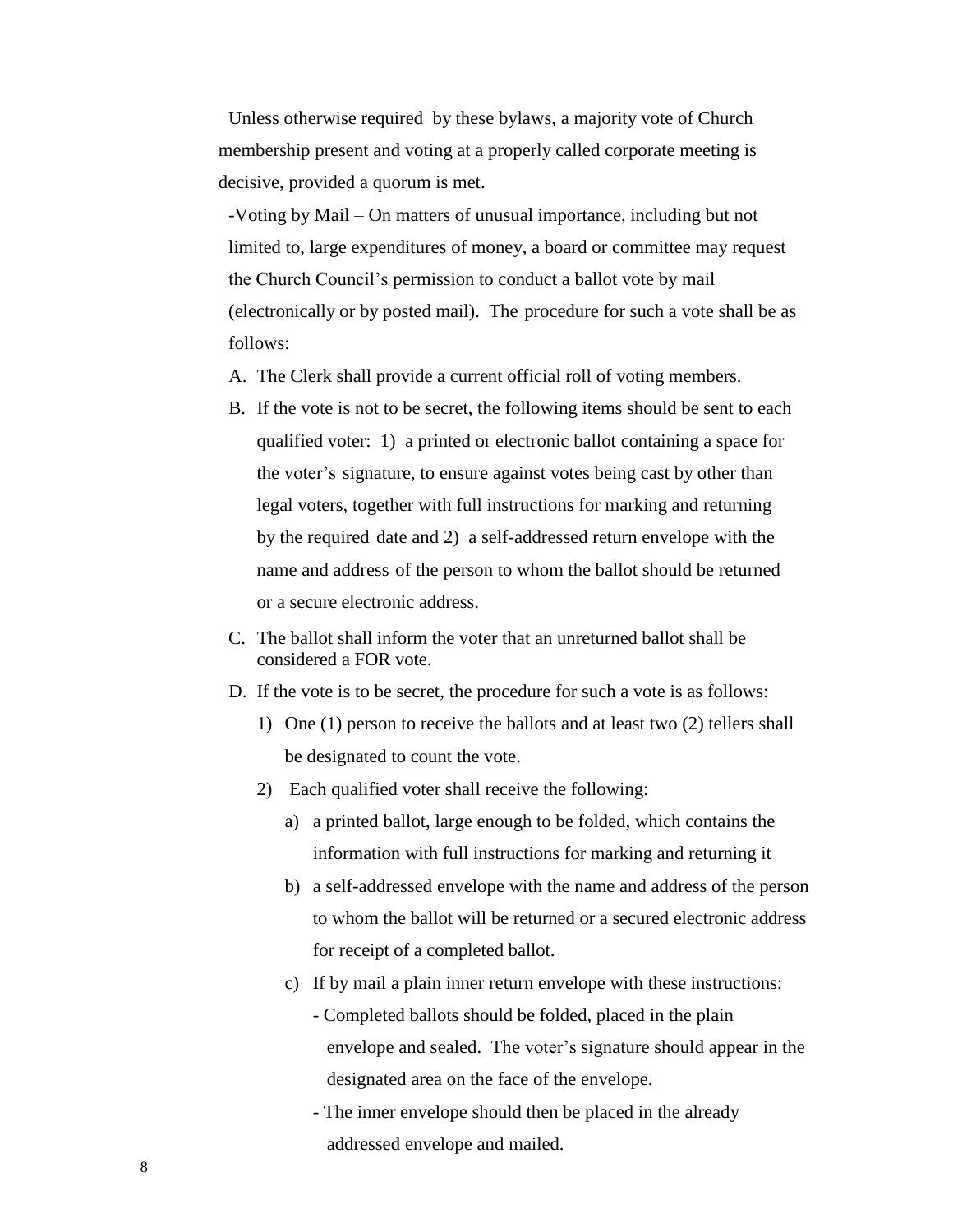- d) If electronically a secure means of transmitting the confidential vote back to the tellers.
- 3) The ballot shall clearly state the date by which the ballot must be received.
- 4) The person who receives the ballots shall hold them in the outer envelope, unopened, until a meeting with the tellers takes place. If electronic the person receiving the ballot shall hold them in a secure electronic folder.
- 5) At that meeting the following occurs: a)If by paper
	- All inner envelopes are removed from the outer envelopes.
	- The tellers check the signatures on the inner envelopes against the list of qualified voters and check the voters off as having voted.
	- Qualified voters not returning a ballot will be checked off as a FOR vote.
	- The inner envelopes are then opened, the ballots are removed and placed, still folded, in a receptacle.
	- The ballots are then counted and saved. b. If by electronic ballot Each returned ballot shall be opened in the presence of two tellers. The basic procedure above will then be followed.
- E. When a vote by mail or electronic medium is taken, ALL VOTES are counted by ballot. No meeting, FOR A VOTE, is called on the same subject. Once the outcome is known, it shall be announced to the membership at a meeting called for that purpose. At that time the tellers request permission to destroy the ballots.
- (4) State Statute

The Moderator shall be elected by ballot. The Clerk, Treasurer, Collector and the Board of Finance shall be elected by ballot and sworn in accordance with Chapter 67: Sections 8 and 15 of the State Statute relating to corporations. This shall be carried out at the Annual Meeting. The Moderator, after election to office, shall administer the oath of office to the Clerk, and the Clerk to the Treasurer, Collector and the Board of Finance.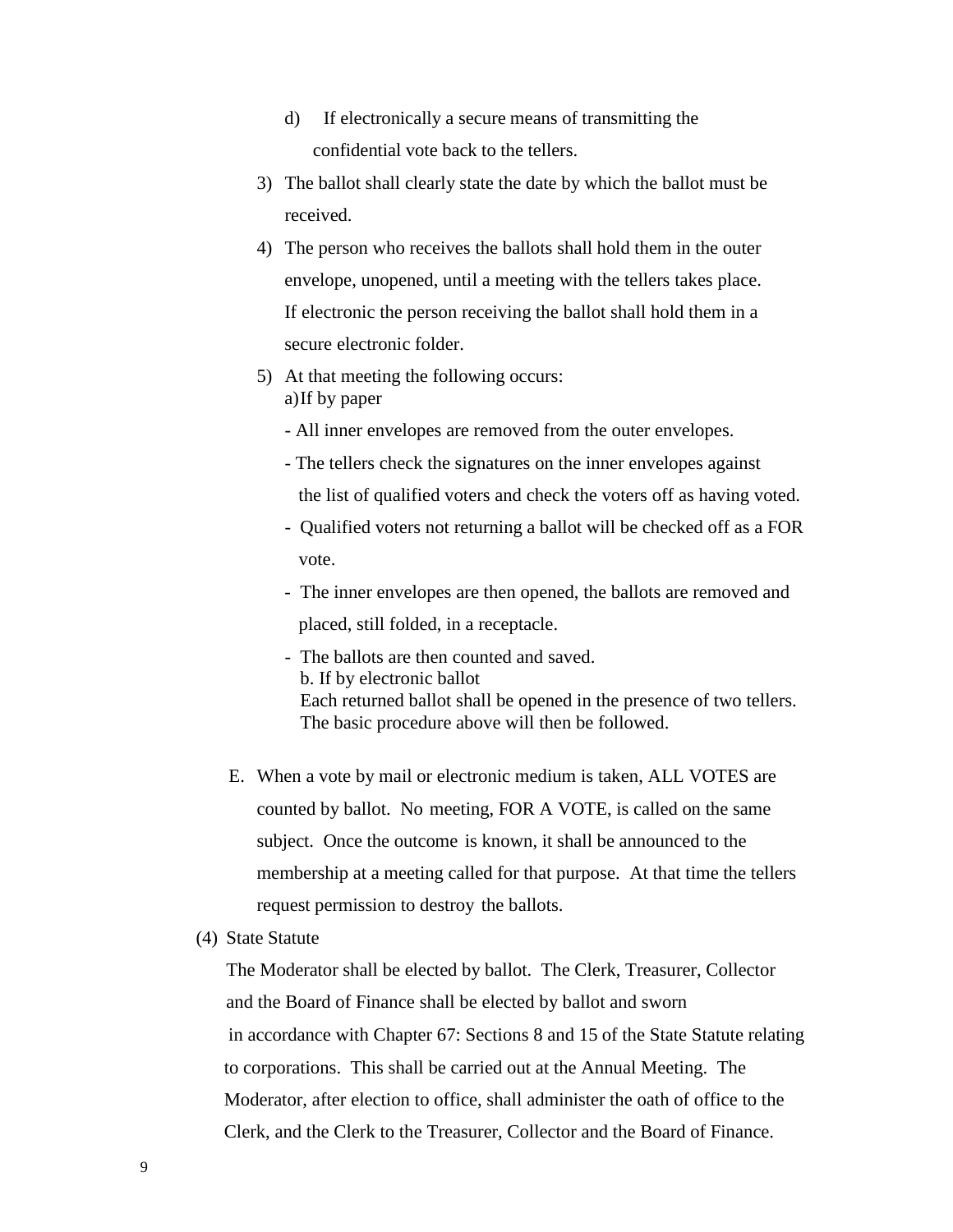(5) Official and Fiscal Year

Fiscal – The fiscal year of the Church shall be the calendar year.

- Official The official year of the Church shall begin on the day of the Annual Meeting; all officers, boards and committees shall assume their duties at that time and continue in office until their successors are elected and qualified.
- (6) Robert's Rules of Order, the most recent edition, shall be the parliamentary authority for all matters of procedure not specifically covered by the bylaws.

## 3. EDUCATION

The Church shall provide for a Church School, the express purpose of which is to lead the participants into an increasing experience of fellowship with God and in the development of character which shall be genuinely and consistently Christian in all human relationships. It will endeavor to develop interest in the Church and increase the desire and ability to participate in its life and work

#### **ARTICLE VII: CHURCH COUNCIL**

### 1. MISSION STATEMENT

The Church Council shall be the Executive body of the Church. It bears great responsibility for representing the entire Church and bringing it together by way of action and communication. As the central governing structure, it carries out administrative duties, provides leadership, sets goals and visualizes the entire task of the Church as well as advises and guides the Pastor.

#### 2. MEMBERSHIP

The membership shall be comprised of members of the Church as follows:

> Moderator who shall act as Chairperson Clerk, who shall act as Clerk Treasurer Pastor (ex officio) Chairpersons of the following boards, committees and auxiliary organizations – Deacons, Finance, Christian Education, Stewardship, Outreach, Music, Buildings and Grounds, Publicity, Thrift Shop, Safe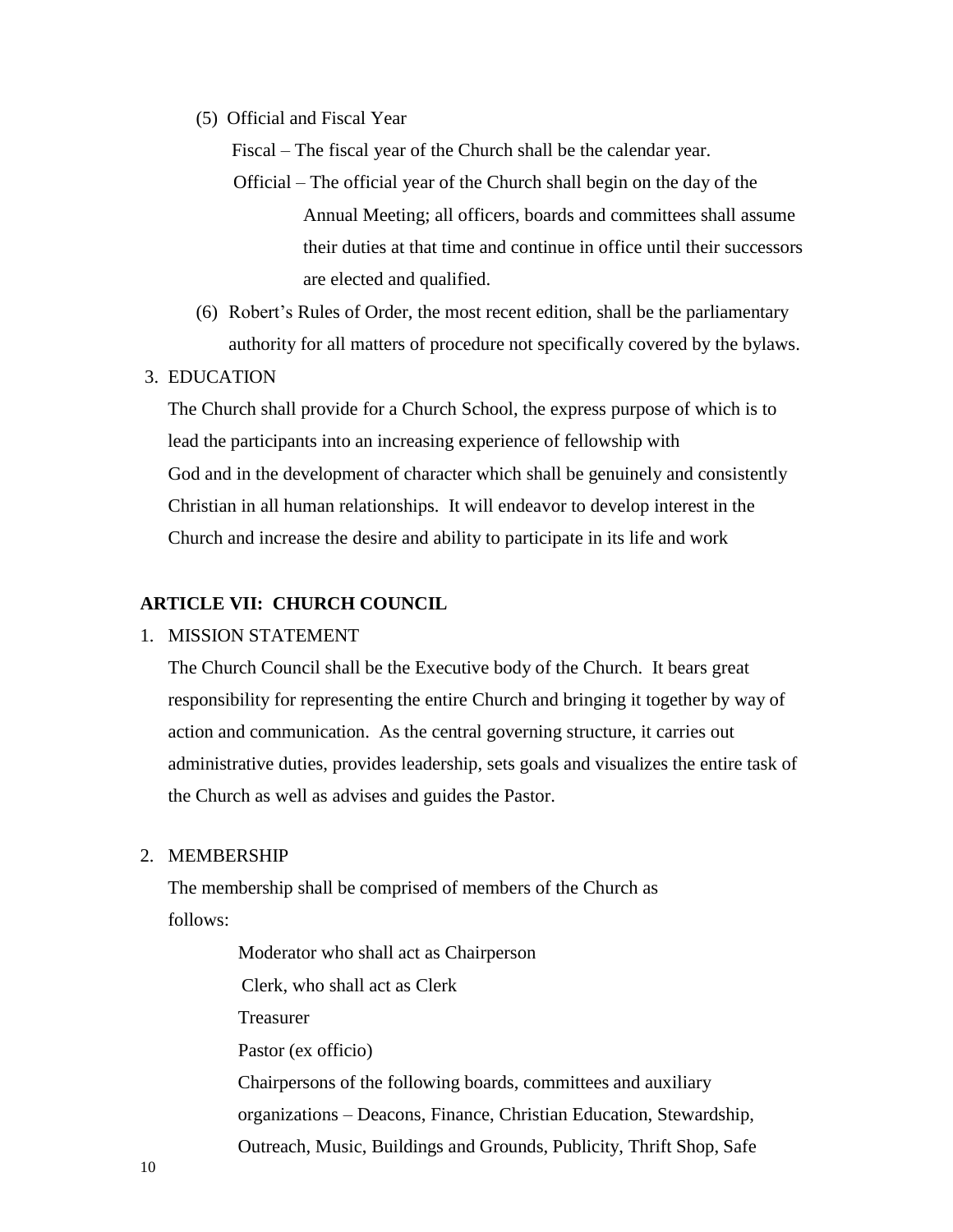Church

Delegates-at-large, two (2)

- 3. RESPONSIBILITIES
	- (a) Make recommendations regarding the formation or discontinuance of Church organizations; review and approve new plans or procedures; appoint and supervise ad-hoc committees as necessary. At least two-thirds (2/3) of ad-hoc committee members shall be members of the Church.
	- (b) Establish or discontinue boards, committees and positions, as need shall dictate, with a two-thirds (2/3) vote of the church membership present and voting at a properly called corporate meeting.
	- (c) Receive, by its October meeting, and consider the annual budget submitted by the Board of Finance. If the Council does not approve the budget, it will request the Board to consider appropriate revisions. Upon Council approval, the budget will be presented to the Church membership for a vote at the Annual Meeting.
	- (d) Submit to the Annual Meeting a comprehensive program including the chief objectives for the coming year.
	- (e) Require, for the Annual Report, written reports from the following: Pastor, Clerk, Treasurer, Collector, Auditors, Historian, Thrift Shop, the Council and all boards and committees.
	- (f) Prepare the agenda for the Annual Meeting.
	- (g) Appoint the following:
		- (1) A Search Committee to fill a vacancy in the Pastorate or Assistant Pastorate when necessary
		- (2) Pastoral Relations Committee
		- (3) Delegates to the State Conference, the Barnstable Association of the United Church of Christ, the Cape Cod Council of Churches and other affiliations as they may arise
		- (4) Nominating Committee
		- (5) Altar Committee
		- (6) Publicity Committee
		- (7) Historian
		- (8) Auditors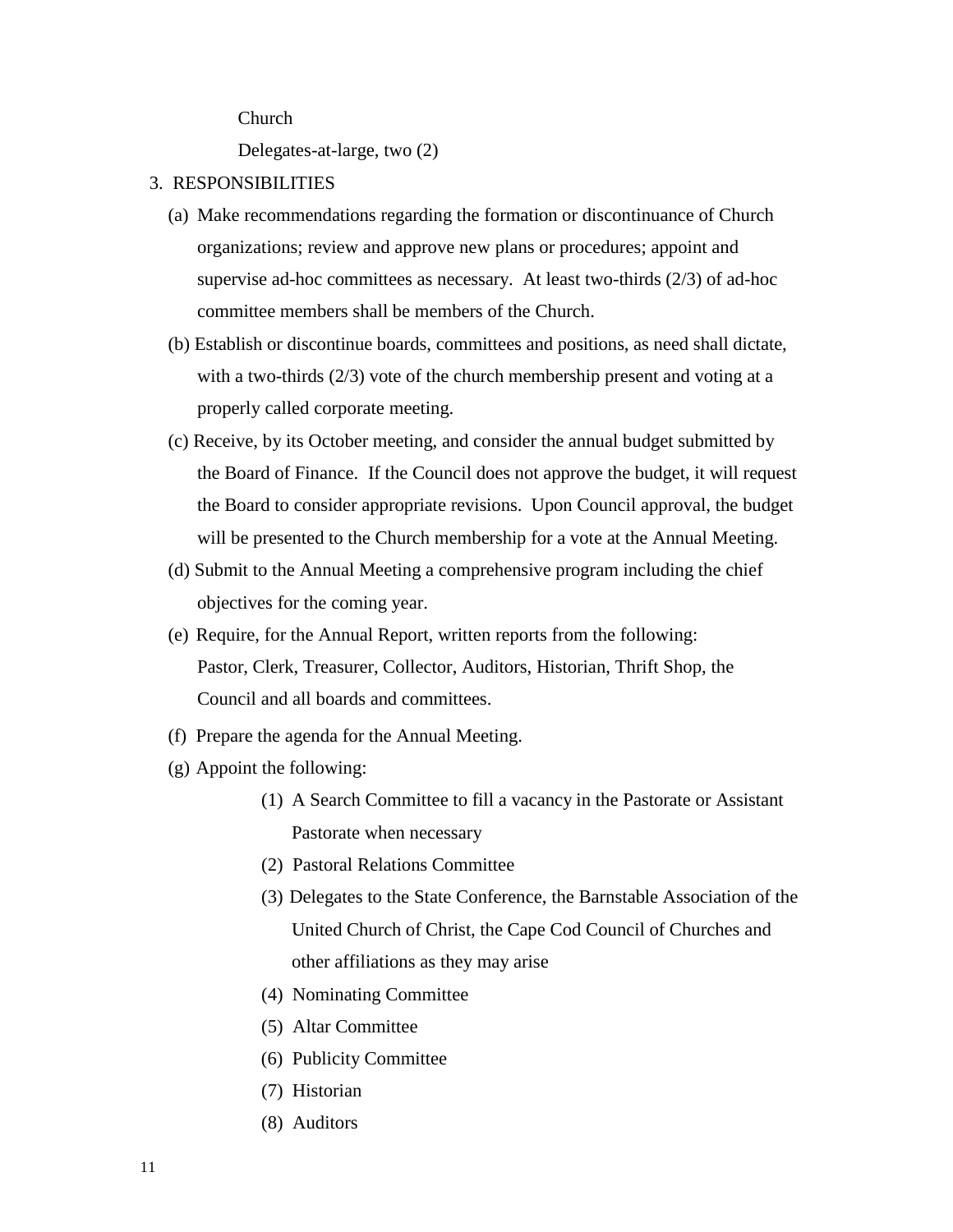- (9) Safe Church Committee
- (10) Personnel Committee

A list of appointments shall be published in the Annual Report.

- (h) Authorization to fill vacancies by appointment, as recommended by the Nominating Committee, on elected boards and committees until the next Annual Meeting. The Council may replace members of boards or committees who fail to attend meetings regularly without excuse or who fail to participate in the activities of the board or committee.
- (i) Hiring of all employed staff persons, including the preparation of job descriptions and the establishment of compensation levels, within budgetary guidelines, shall be approved by the Council in cooperation with the board, committee or auxiliary organization affected. Such employees shall be subject to discipline or dismissal for the failure to properly carry out their duties in a satisfactory manner. This section does not apply to the Pastor or Assistant Pastor.
- (j) Provide the opportunity for and encourage communication, cooperation and counsel among the officers, boards, committees and auxiliary organizations.
- (k) Establish a policy for use of church facilities and/or properties by member and non-member individuals, groups and organizations.
- (l) Authorization to buy, sell, rent, lease or transfer church buildings and/or property with a two-thirds (2/3) vote of the church membership present and voting at a properly called corporate meeting.
- (m) Be the executive body of the Church between the Annual and other corporate meetings and act for the Church except in those instances which require action by the Church. All decisions and actions of the Council shall be subject to review by the membership of the Church at a properly called meeting.
- 4. MEETINGS

The Council shall meet a minimum of four (4) times per year and as many other times as the Council deems necessary. It shall have established dates and times. Whenever possible, notice of the meeting shall contain minutes from the last meeting and the anticipated agenda, and shall be received at least one (1) week prior to the meeting.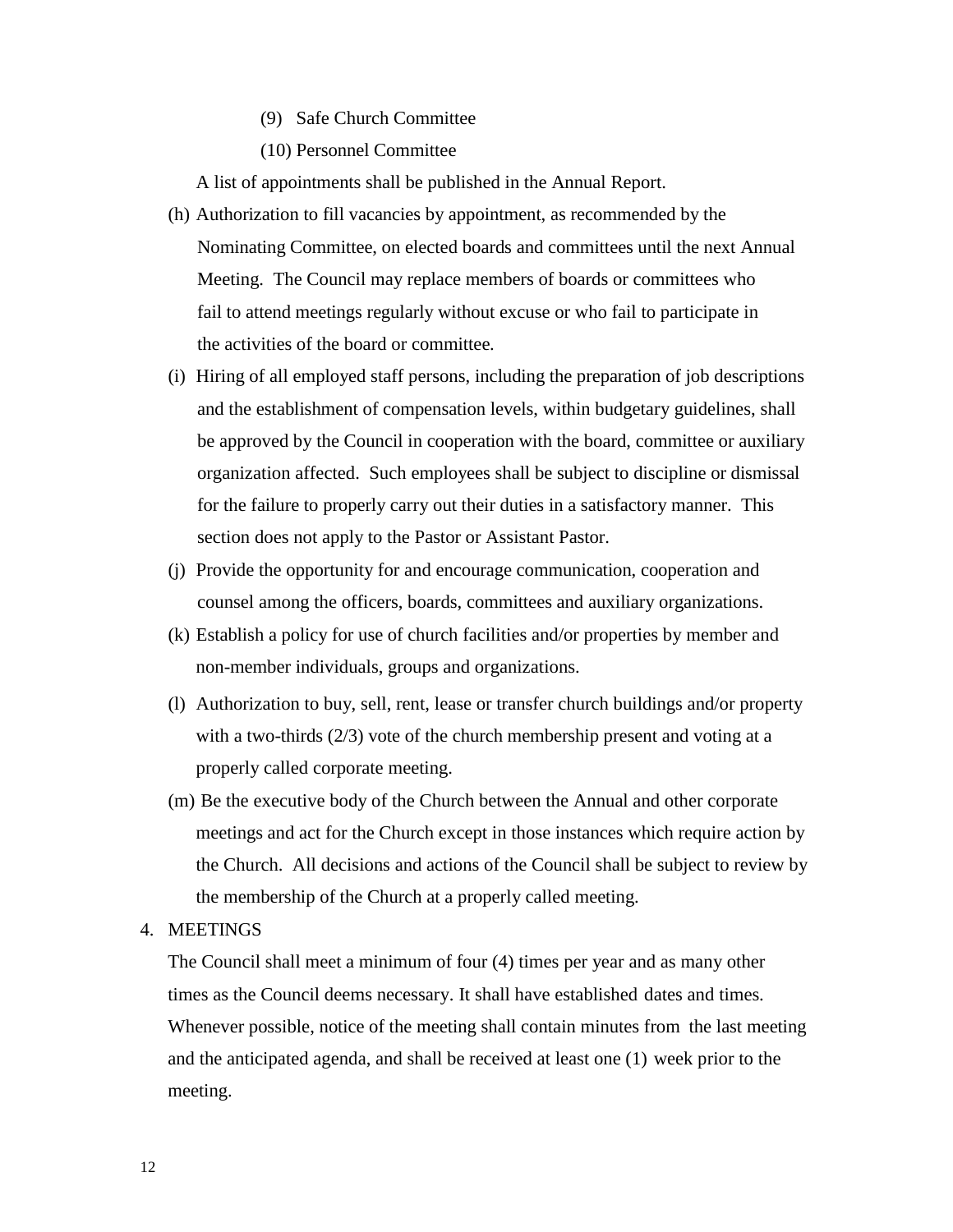Special meetings may be called by the Moderator or any three (3) members of the Council.

A quorum shall be a simple majority of currently filled positions. (i.e. vacant positions shall not count toward a quorum); if no quorum is present, the Council will reconvene at the discretion of the Moderator. In the case of one (1) person representing more than one (1) board, committee or position, that person shall be counted only once toward the quorum and shall have one (1) vote. Any chairperson of a board, committee or auxiliary organization who cannot attend a Council meeting shall select an alternate from that board, committee or auxiliary organization to attend. The alternate must be a Church member. Church members, who may also be employed staff, are not eligible to serve as the Council representative from the board or committee for which they are employed. All Church members are encouraged to attend Council meetings and to participate in discussions, but only Council members or alternates may vote.

## **ARTICLE VIII: PASTOR**

#### 1. PASTOR

#### (a) Responsibilities

The Pastor shall, with the assistance of the Board of Deacons, be in charge of the spiritual welfare of the Church, and shall:

- (1) Preach the Gospel
- (2) Administer the Sacraments
- (3) Seek to enlist followers of Christ
- (4) Be responsible for all services of public worship
- (5) Administer the activities of the Church, in cooperation with the various boards and committees
- (6) Be an ex officio member of all boards and committees, without power to vote.
- (7) Have credentials presented to and accepted by the local United Church of Christ Association, presently Barnstable Association, and be responsible for maintaining a relationship with the Association and the State Conference
- (b) Selection

The Pastor shall be called for an indefinite time by two-thirds (2/3) vote of the Church membership present and voting at a properly called Corporate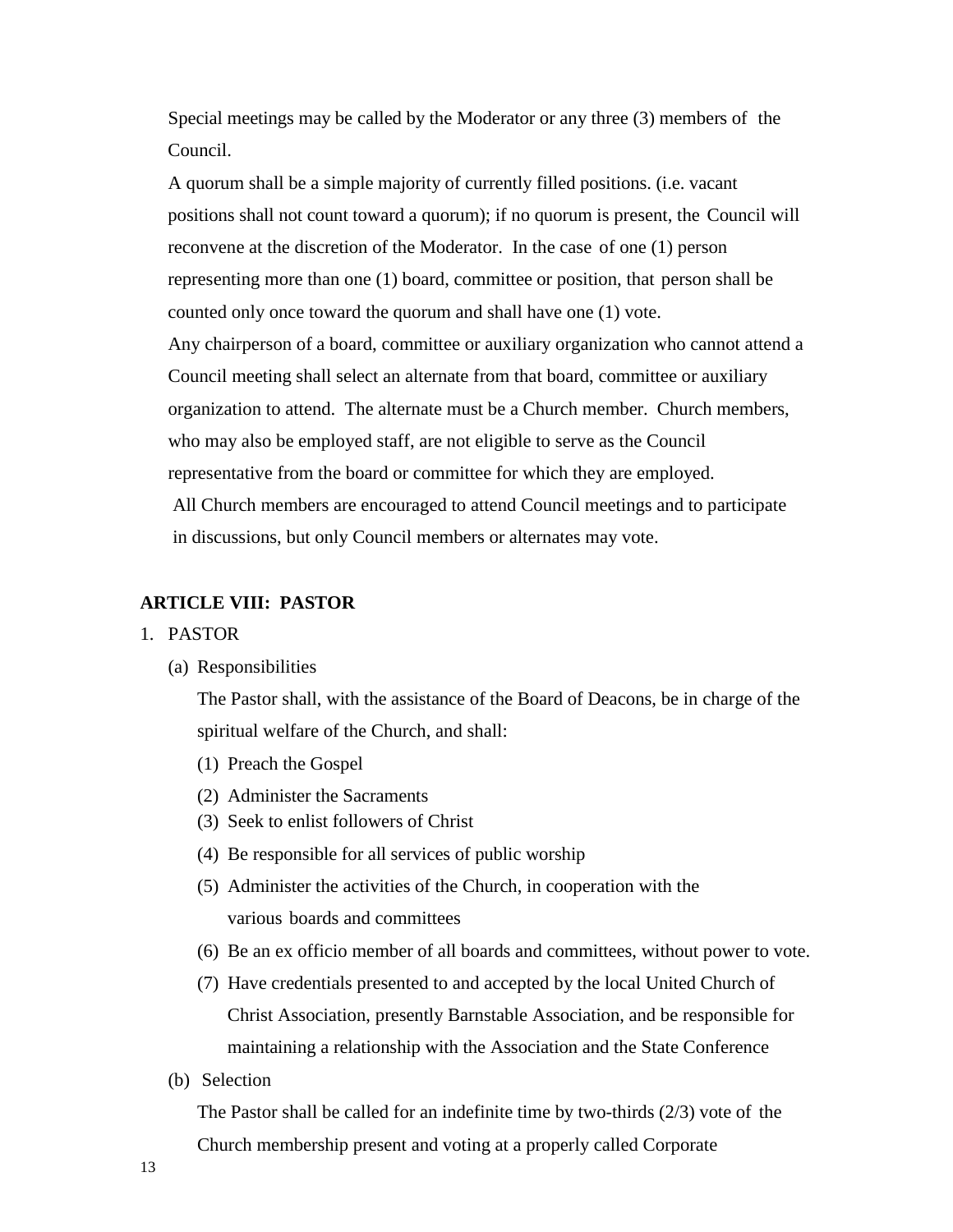meeting. When a vacancy occurs in the pastorate, a Search Committee of Church members, appointed by the Church Council, shall make a canvass of available ministers.

It will seek help from the Area Minister and the State Conference in securing information about possible candidates. Once a candidate has been chosen and the professional profile and terms of employment have been approved by the Church Council, the Search Committee shall invite the pastoral candidate to speak to the congregation, to lead worship, and at a duly called meeting, propose selection. In the formal Call the terms of the proposed relationship shall be stated in writing by the Church.

(c) Installation and Membership in Church

Upon hiring and as soon as it is practical, the new Pastor shall:

- (1) Become a member of the North Falmouth Congregational Church
- (2) Transfer to or receive standing in the local association, presently Barnstable Association
- (3) Be installed by the local association, presently Barnstable Association.
- (d) Termination

While the term of the Pastor shall be indefinite, the Church may at any time, upon recommendation of the Church Council, and by a two-thirds (2/3) vote of the Church membership present and voting at a properly called corporate meeting, give the Pastor ninety (90) days notice of termination. In the case of lost ministerial standing on the part of the Pastor, the relationship shall cease at once. If the Pastor decides to leave voluntarily, ninety (90) days' notice shall be given. Briefer notices may be mutually agreed upon. Written notice of such termination shall be sent by the Clerk to the Barnstable Association, the State Conference office and the national offices of the United Church of Christ.

#### 2. ASSISTANT OR ASSOCIATE PASTOR

The Church may, at its discretion, choose an Assistant or Associate Pastor by the same process outlined for selecting the Pastor.

#### 3. INTERIM PASTOR

In the event of a long-term or permanent absence of the Pastor, with a two-thirds (2/3) vote of the church membership present and voting at a properly called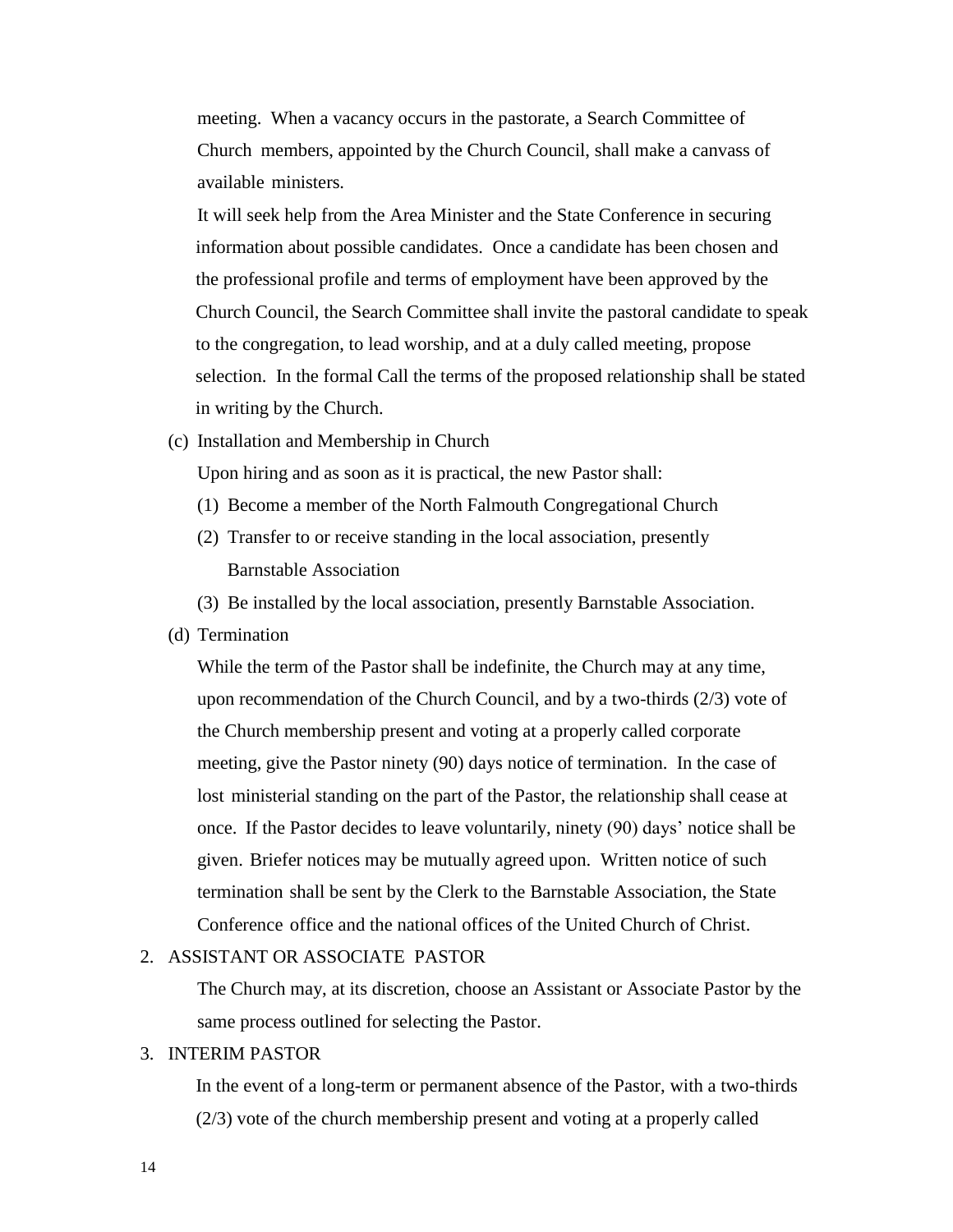corporate meeting, the Board of Deacons, with the help of the Associate Conference Minister and in cooperation with the Board of Finance and the Church Council, shall secure an Interim Pastor to serve as long as necessary.

## **ARTICLE IX. OFFICERS**

#### 1. BASIC GUIDELINES

- a) All officers shall be elected at the Annual Meeting and shall be members of the Church. State Statute, Chapter 67: Sections 8 and 15 require the following: The Moderator shall be elected by ballot. The Clerk, Treasurer, Assistant Treasurer, Collector, Assistant Collectors, and the Board of Finance shall be elected by ballot and sworn. The Clerk or, if the Clerk is absent, a member of the Board of Finance shall preside in the election of the Moderator. After the election, the Moderator administers the oath of office to the Clerk, and the Clerk to the Treasurer, Assistant Treasurer, Collector, Assistant Collectors, and the Board of Finance. If an officer who is to be sworn is absent, that officer should take the oath of office within seven (7) days after the election.
- b) Term of office shall be for one (1) year or until successors are elected and the term of office shall begin immediately after the election. After having served six (6) consecutive terms, officers shall not be eligible for re-election for one year thereafter. Exception: The Treasurer and Assistant Treasurer shall have no term limits. Those who may not wish to stand for re-election may immediately be eligible to hold another office and/ or serve on a board or committee.
- c) Vacancies in offices may be filled at any legal meeting
- d) No person shall serve in more than one (1) elective office at the same time, but may also serve on a board or committee.
- e) Officers shall share information and work with Assistant Officers. This will familiarize the Assistant Officers with the duties and responsibilities of the Officers. It will assure the efficient management of business in an Officer's absence and could set up a line of succession.
- f) Officers shall perform the duties prescribed by these bylaws and such others as may be prescribed by the adopted parliamentary authority.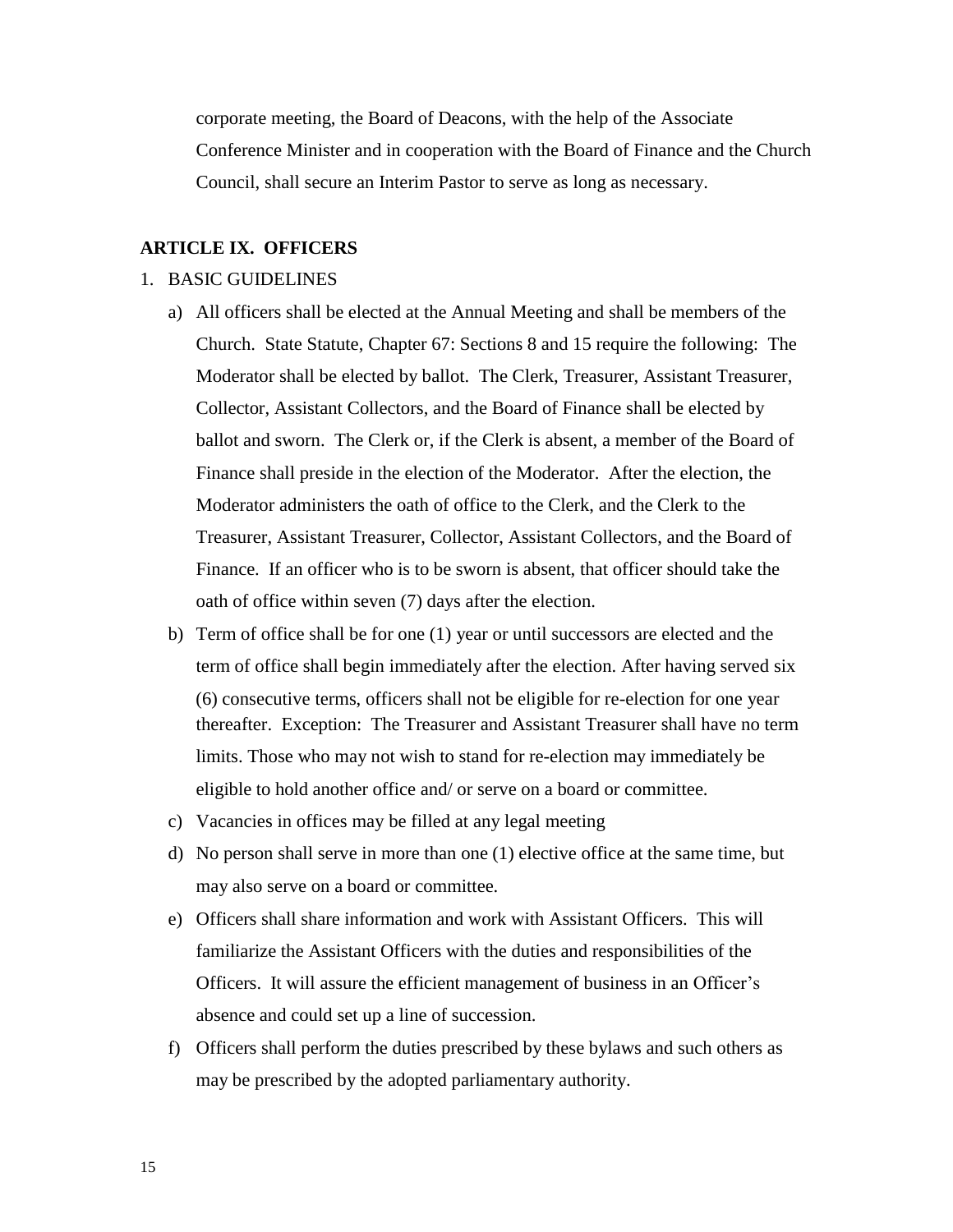## 2. CLERK

- a) Responsibilities
	- (1) Keep an accurate record of all the proceedings of the Church and Church Council.
	- (2) Keep a register with addresses of Church members, with dates and modes of reception and termination.
	- (3) Keep a record of baptisms, marriages and deaths.
	- (4) Issue letters of transfer (notifying the churches to which they are addressed) and letters of termination.
	- (5) Preserve on file all communications and written official reports.
	- (6) Notify all persons elected to offices, boards and committees.
	- (7) Provide legal notices of meetings when required.
	- (8) Provide all correspondence not otherwise allocated.
	- (9) Perform any other duties prescribed by law or which usually pertain to the Office of Clerk of an Assembly.
	- (10) Submit a written report to the Church Secretary at least three (3) weeks prior to the Annual Meeting to be included in the Annual Report
	- (11) Serve as a member of the Church Council.
	- (12) Co-sign, with the Board of Finance Chairperson or Board of Finance designee, all contracts and other legal documents.

#### 3. ASSISTANT CLERK

- a) Responsibilities
	- (1) Assume the Clerk's function in the Clerk's absence or incapacity and assist the Clerk as needed.
- 4. COLLECTOR
	- a) Responsibilities
		- (1) Except for such Trust funds which may have been transferred to the Board of Finance and those funds assigned by these bylaws to other committees, receive all funds or bank receipts from the Collector and any other funds of the Church, providing receipts for same, and maintaining confidentiality of these records unless the donor provides written permission for disclosure.
		- (2) Deposit funds in the depository (ies) designated by the Board of Finance.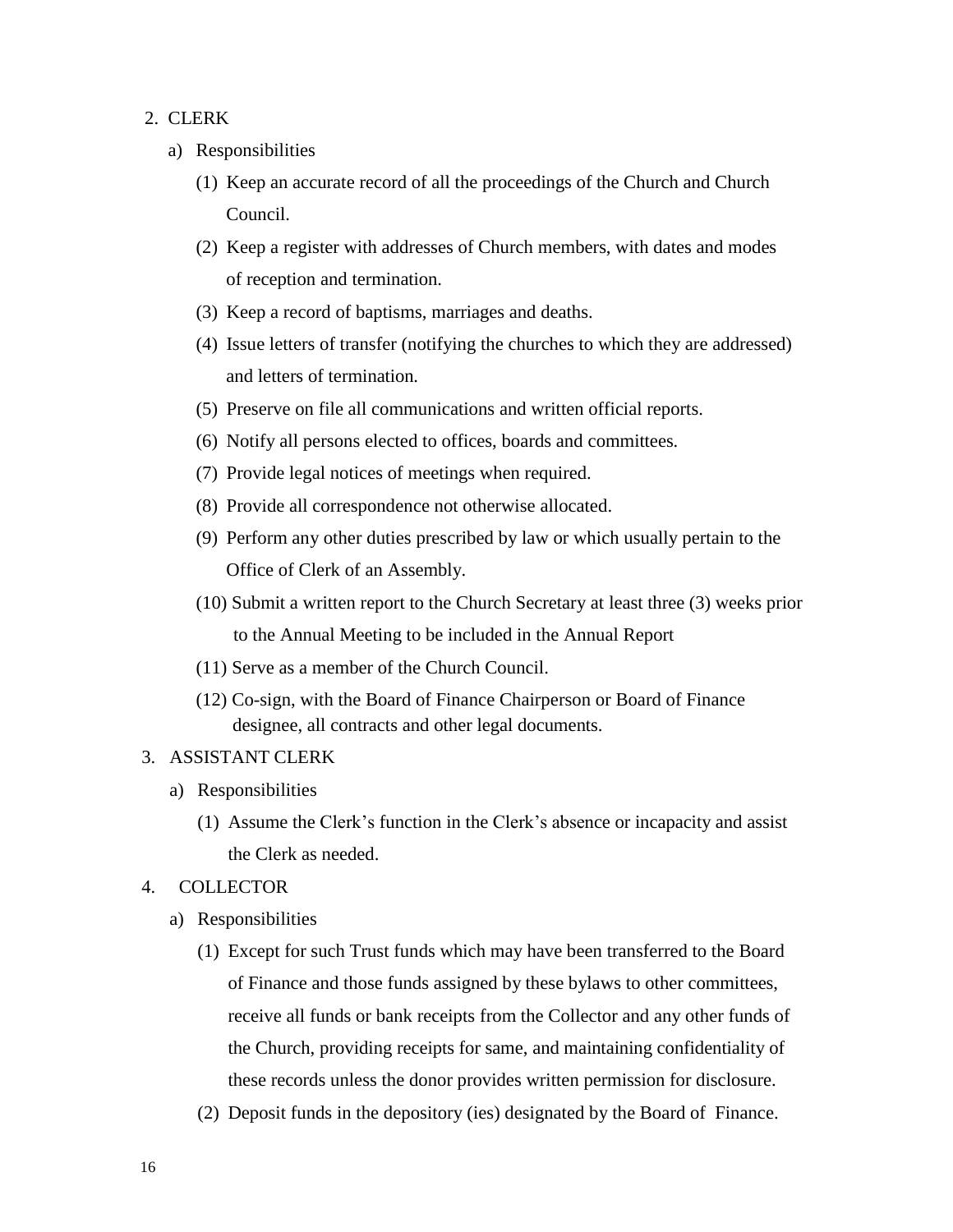- (3) Provide an accurate record of gifting to each subscriber at least three times per year (nominally January April and September)..
- (4) Provide all bank receipts for funds deposited, to the Treasurer,

being sure adequate and accurate records are provided for both the

Collector and Treasurer.

- (5) Report monthly to the Board of Finance and Stewardship quarterly to the Church Council.
- (6) Submit a written report to the Church Secretary at least three (3) weeks prior to the Annual Meeting to be included in the Annual Report.

#### 5. ASSISTANT COLLECTOR(s)

- (a) Responsibilities
	- (1) Assume the Collector's function in the Collector's absence or incapacity and assist the Collector as needed.
- 6. TREASURER
	- (a) Responsibilities
		- (1) Disburse funds to pay the bills of the Church at the direction of the Board of Finance.
		- (2) Keep an accurate account of all receipts and give such bonds as the Board of Finance shall prescribe.
		- (3) Keep a separate account of all benevolence funds.
		- (4) Report monthly to the Board of Finance and quarterly to the Church Council.
		- (5) Submit a written report to the Church Secretary at least three (3) weeks prior to the Annual Meeting to be included in the Annual Report.
		- (6) Serve as a member of the Church Council.

### 7. ASSISTANT TREASURER

- (a) Responsibilities
	- (1) Assume the Treasurer's function in the Treasurer's absence or incapacity and assist the Treasurer as needed.

#### 8. MODERATOR

- (a) Responsibilities
	- (1) Preside at all business meetings of the Church membership.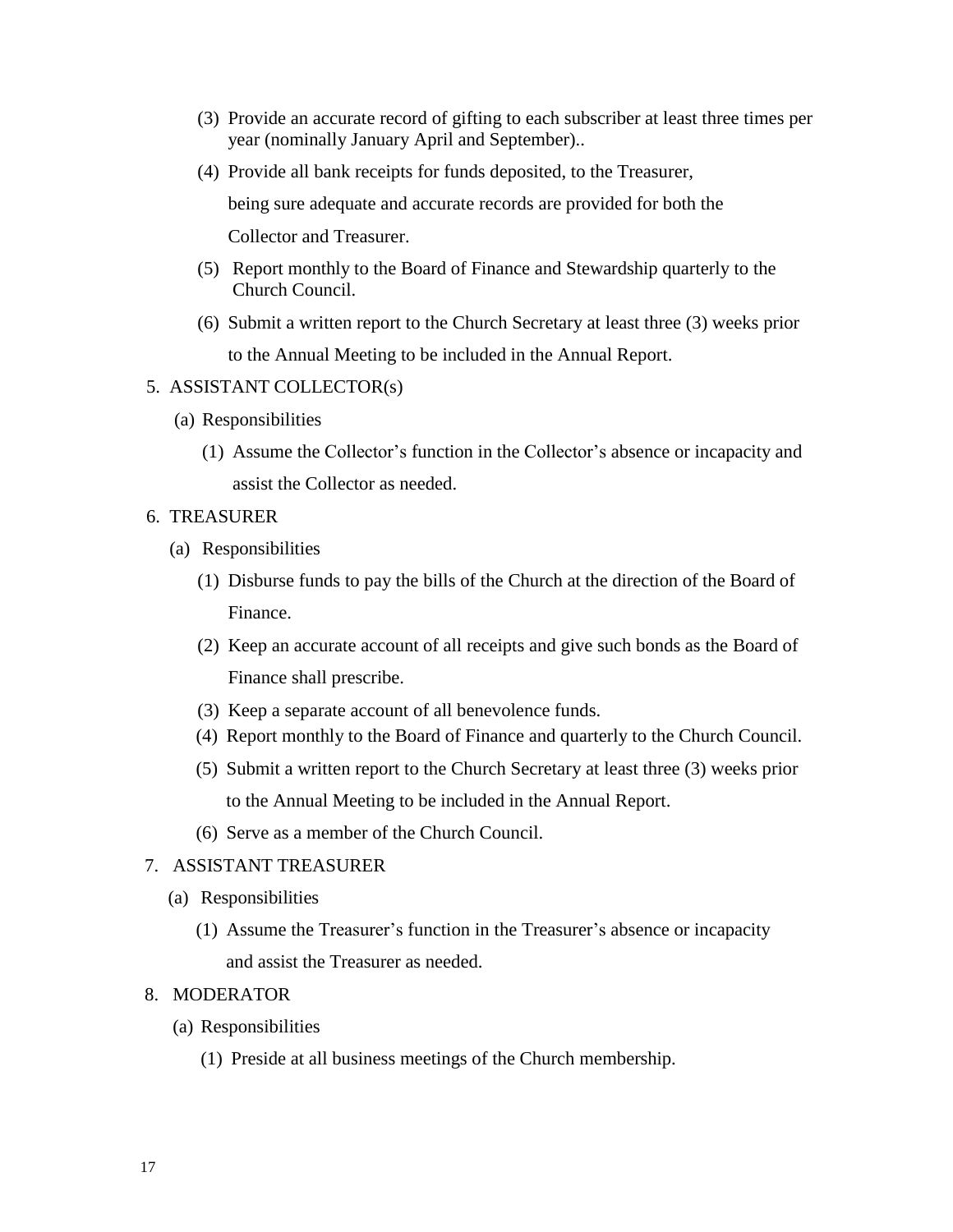- (2) Preside over all meetings of the Church Council
	- Provide an agenda for Council meetings.
	- Call special meetings of the Council as necessary.
	- Display leadership by promotion of discussion of pertinent matters and act as coordinator of all views and ideas.
	- Serve as an ex officio member of the Church Council, without a vote, for one year following his/her last term of office.
- (3) Display leadership and act as coordinator of all views and ideas.
- (4) Does not take part in debate; if any comments on a motion are to be made by the Moderator, he/she must first vacate the chair; in this case, the Assistant Moderator, if present, shall assume the chair. Otherwise, the Clerk shall conduct an election of a chairperson pro tem until the disposition of the subject.
- (5) May vote by ballot as long as the vote is cast at the same time as all others vote. Request to vote after the balloting closes requires permission of the assembly.
- (6) In all other cases, may, but is not obliged to, vote to change the outcome; in case of a tie, the motion is rejected.
- (7) Have good knowledge of the Church bylaws and Robert's Rules of Order.

## 9. ASSISTANT MODERATOR

- (a) Responsibilities
	- (1) Preside at all meetings of the Church membership in the absence or incapacity of the Moderator. If both the Moderator and Assistant Moderator are absent or incapacitated, a chairperson pro tem may be elected by the members present.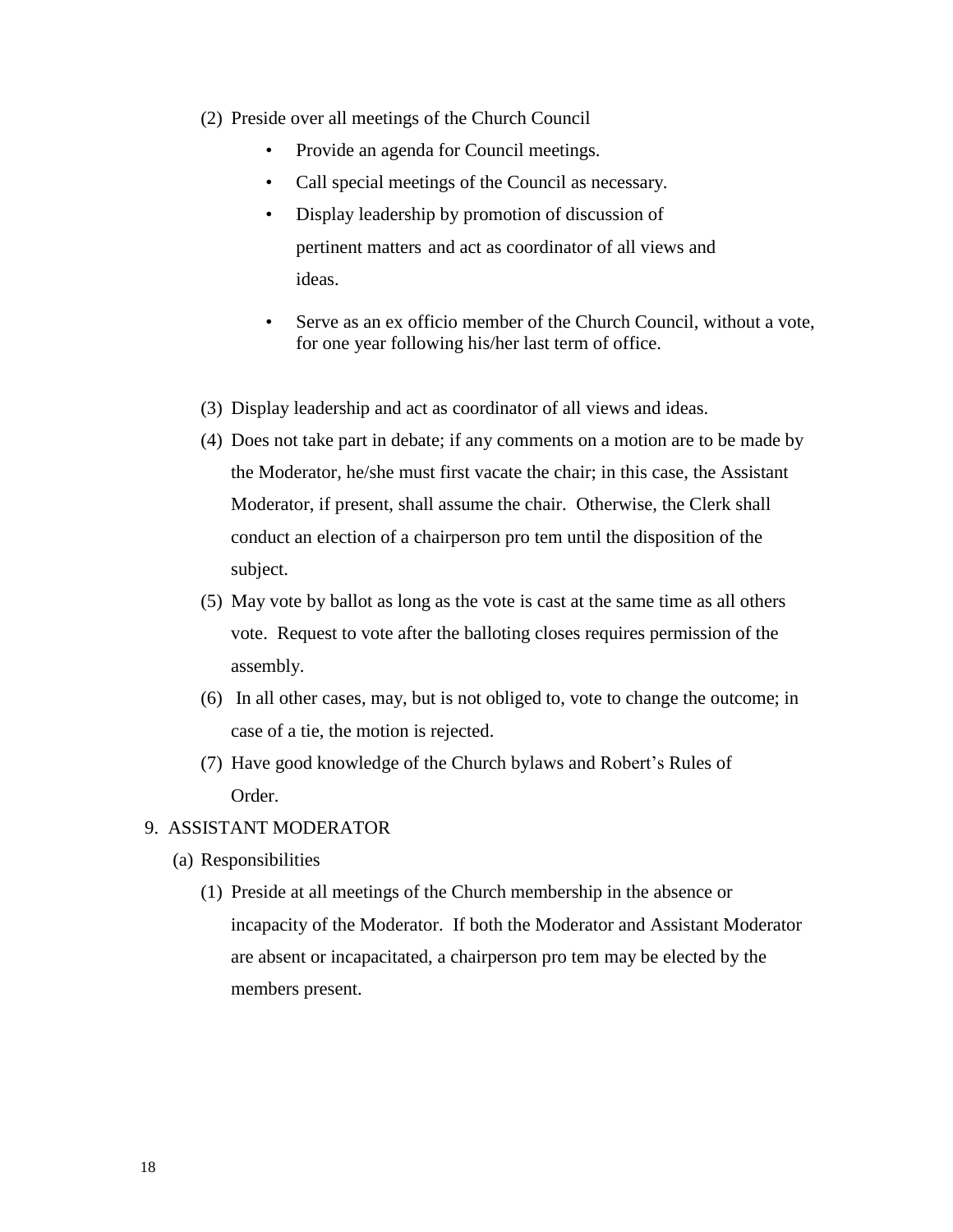#### 10. COUNCIL DELEGATES-AT-LARGE (2)

- (a) Responsibilities
	- (1) Participate as regular members of the Council at regular and special meetings.

#### 11. OTHER OFFICERS

Other officers may be elected as need shall dictate.

## **ARTICLE X: ELECTED BOARDS AND COMMITTEES**

- 1. BASIC GUIDELINES
	- (a) Members of all elected boards shall be members of the Church. At least two-thirds (2/3) of all elected committees shall be members of the Church. Except where otherwise provided, an organizational meeting shall be held as soon as practical following the Annual Meeting. The first person named on each board or committee shall be the convener and be responsible for calling the meeting.
	- (b) Members shall elect their own officers and determine their methods of procedure. Names of officers shall be reported to the Clerk. The Secretary shall record the minutes of each meeting and file a copy with the Church Council and one with the Church Secretary, the latter to be available to the congregation
	- (c) Each board or committee sets its own dates and times for regular meetings.
	- (d) Additional meetings may be called as necessary.
	- (e) All regularly scheduled meetings shall be open to all Church members.
	- (f) All boards and committees shall meet at least four times per year
	- (g) A quorum necessary to conduct business shall be a simple majority.
	- (h)Members of boards and committees shall be elected for terms of three (3) years, their terms arranged in such a manner that one-third (1/3) shall be elected each year. After serving two (2) full terms, they shall not be eligible for reelection to the same board or committee until the lapse of one (1) year.
	- (i) They may immediately be eligible to serve on another board or committee or as an officer. No member shall serve on more than one elected board or committee simultaneously.
	- (j) Boards and committees may appoint sub-committees to aid them in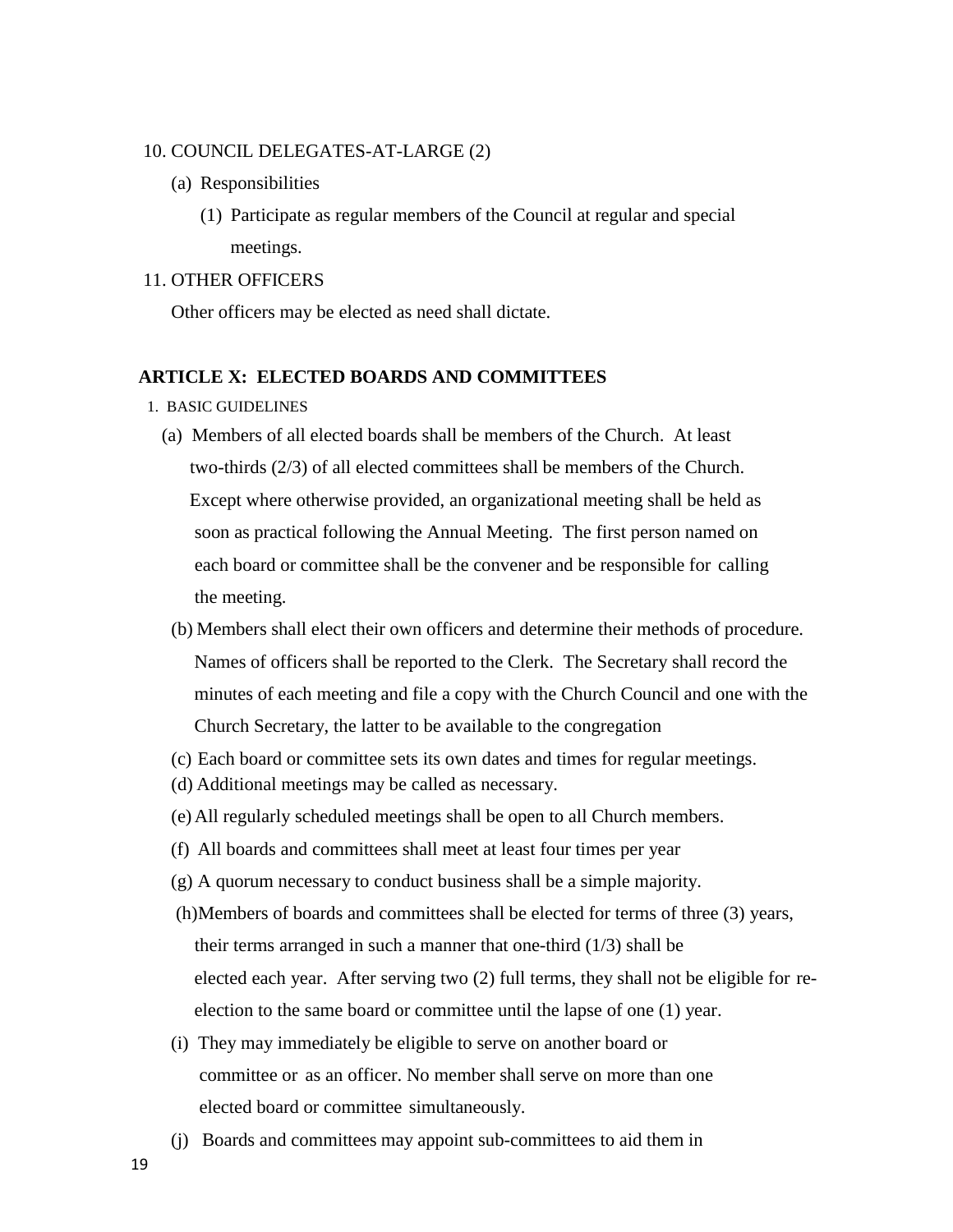implementing their work.

- (k)Boards and committees may request the Council to replace members who fail to attend three (3) consecutive meetings without excuse or fail to participate in the activities of the board or committee.
- (l) ) In the case of employed staff, once a position has been approved by the Church Council and the Board of Finance, the board or committee affected shall recruit, interview and recommend a candidate(s) to the Church Council for final approval and shall cooperate with the Council and the Board of Finance regarding job descriptions and compensation levels. Church members, who may also be employed staff, may not serve on or be the representative to the Church Council from the board or committee for which they are employed. They may serve on other boards and/or committees.
- (m)All boards and committees shall prepare a proposed annual budget to be presented to the Board of Finance by its September meeting. Additionally, Outreach shall meet with the Board of Finance and Stewardship in the third or fourth quarter of the year to review funding for the current and next year as described in the Outreach Policy and Procedures Guidelines.
- (n) Each board and committee shall submit a written annual report to the Church Secretary no later than four (4) weeks prior to the Annual Meeting.
- (o) Each chairperson or an alternate from the board or committee shall serve on the Church Council. Regarding committees: chairperson or alternate must be a Church member.

### 2. BOARD OF DEACONS

(a) Mission Statement

The Board of Deacons shall advise and assist the Pastor in all spiritual affairs of the Church and the community

(b) Membership

There shall be a minimum of seven (7) members.

- (c) Responsibilities
	- (1) Sacrament of the Lord's Supper Prepare and serve Communion; in the event of the absence of a Deacon, a member, may be called upon to assist in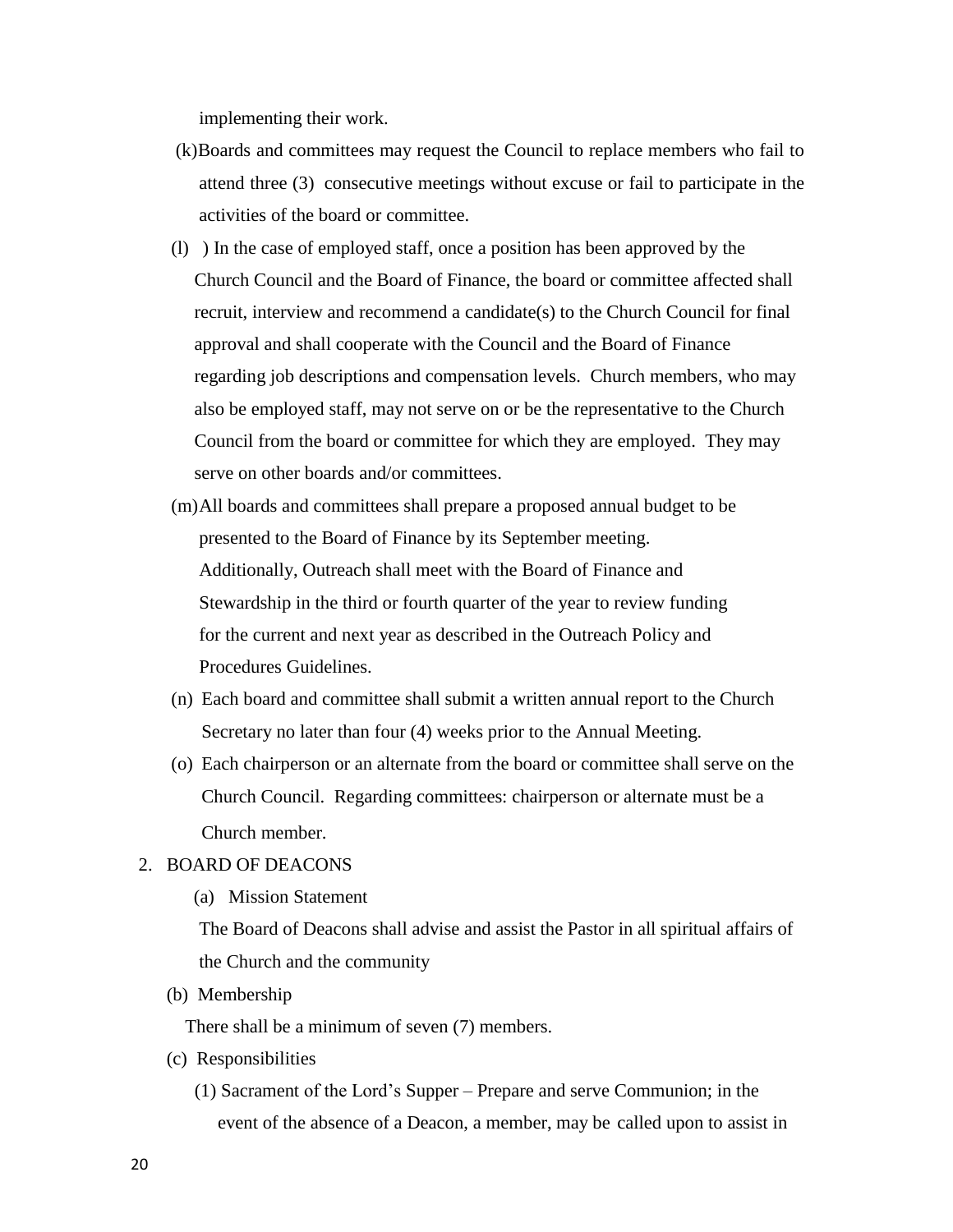serving Communion.

- (2) The Board of Deacons may create Ad hoc committees for assisting the Board of Deacons as appropriate and shall submit a written report for the annual report.
- (3) Church Membership
	- a. Deacons will act in matters of membership as provided in ARTICLE V of the bylaws.
	- b. A review of the Church Membership shall be made periodically and submitted to the clerk.
- (4) Supply
	- a. Provide for worship leadership in the absence of the Pastor.
	- b. In the event of a long-term or permanent absence of the Pastor, the Board of Deacons, with help of the Associate Conference Minister and in cooperation with the Board of Finance and the Church Council, shall secure an Interim Pastor to serve as long as necessary.
- (5) Junior Deacons
	- a. May appoint up to six Junior Deacons annually to serve for one year under the Deacons' direction. Junior Deacons must be at least twelve (12) years old and approved by the Christian Education Director.
- (6) Former Deacons
	- a.Maintain a list of former Deacons who have serves as a Deacon in the Church.
	- b.Solicit and obtain their cooperation and assistance, as needed, to supplement the duties and responsibilities of current members of the Board of Deacons
- (7) Shall be responsible for oversight of the Deacons' Fund.
- (8) Conduct an annual performance review of the Pastor's work, with the primary focus on improving the overall ministry and goals of the church. A summary report of this information shall be available to Church Council.
- (9) Make a recommendation to the Board of Finance regarding compensation for the Pastor.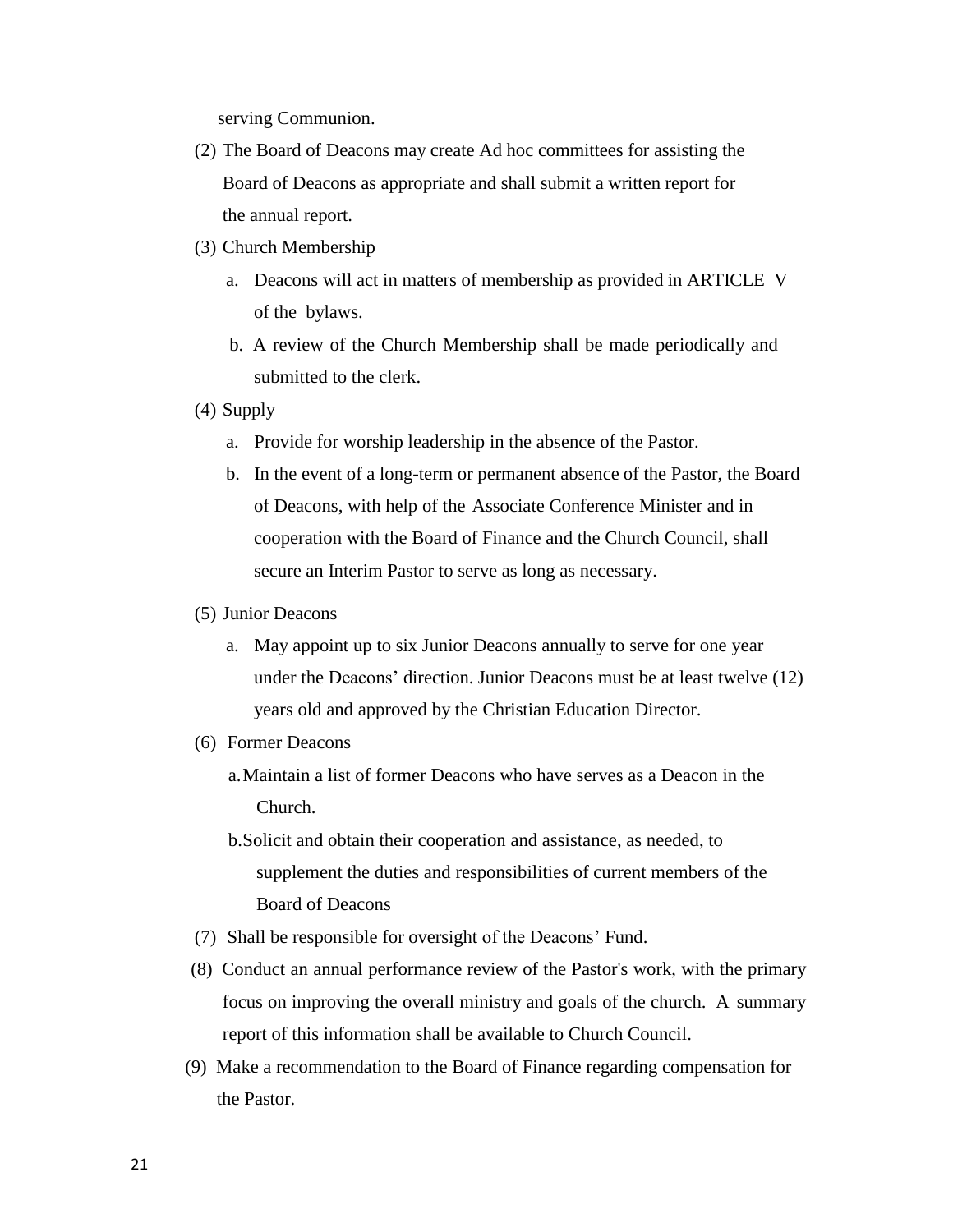(10) A deacon shall serve on any Pastoral Search Committee and on the Pastoral Relations Committee.

## 3. CHRISTIAN EDUCATION COMMITTEE

(a) Mission Statement

The Christian Education Committee shall plan, direct and supervise the educational experiences of the Church, always working in close relationship with the Pastor.

(b) Membership

There shall be " a minimum of three and a maximum of six members on the committee. .

- (c) Responsibilities
	- (1) Organize and maintain a Church School, Youth Program and Adult Educational Programs
	- (2) Determine methods of instruction and select curricula.
	- (3) Recruit and educate teaching staff to improve participation and confidence.
	- (4) Inaugurate and carry out other Christian Education activities necessary to maintain an inclusive education program.
	- (5) Maintain and improve the Church library resources and literature; appoint a librarian(s).
	- (6) Cooperate in the educational and benevolent aspects of social services and outreach.

## 4. BOARD OF FINANCE

(a) Mission Statement

The Board of Finance shall establish and implement the financial policies of the Church, deal with all matters which influence such policies, and keep the Church membership informed of the financial status on a regular basis.

(b) Membership

There shall be a minimum of five (5) members including the Treasurer and Collector (who shall have full voting privileges but may not serve as Chairperson).

- (c) Responsibilities
	- (1) Recommend to the Church at its Annual Meeting, after approval by the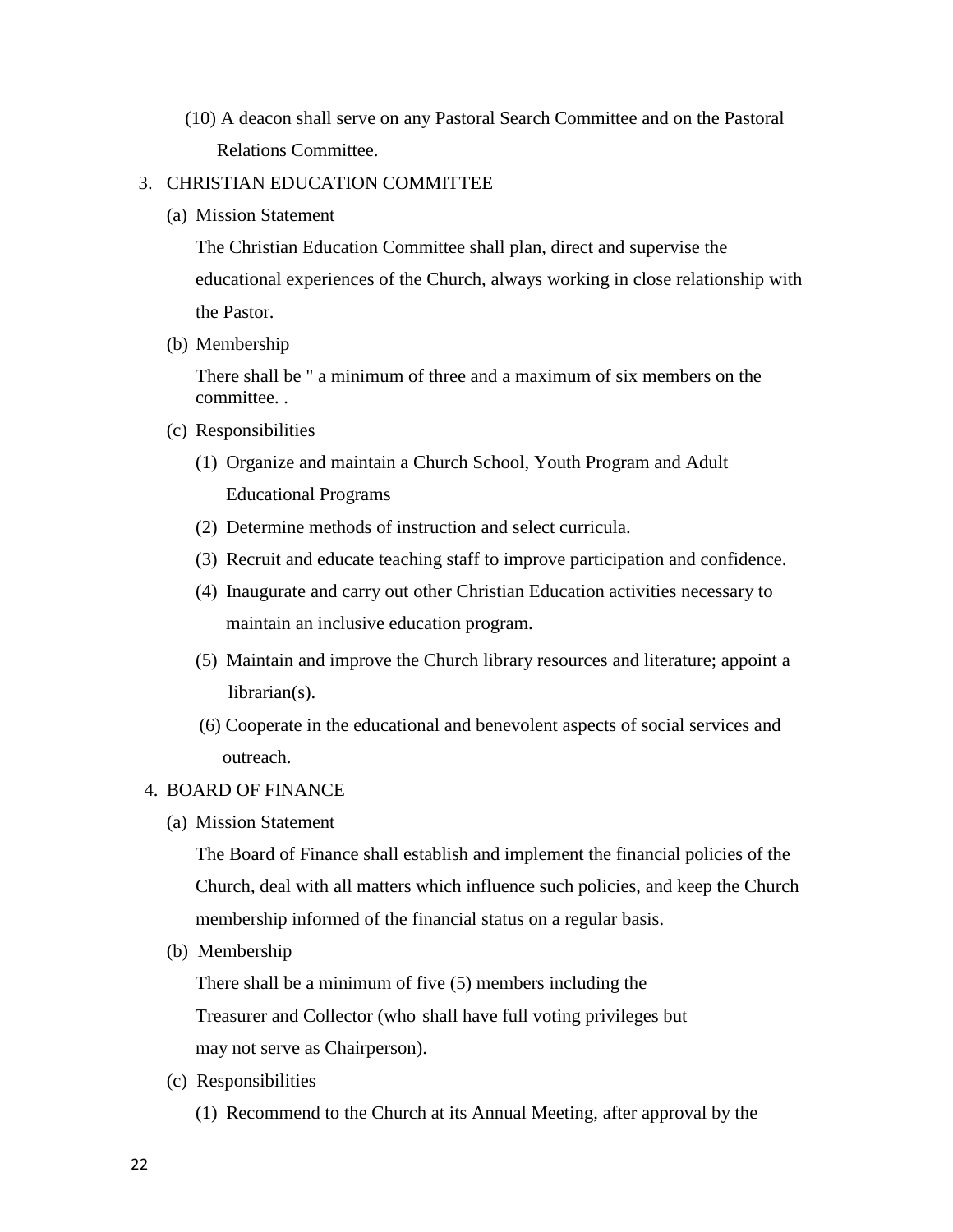Church Council, a proposed budget of anticipated receipts and expenses.

- (2) Recommend that until the budget for the upcoming year is approved at the annual meeting, it may authorize the expenditure of 1/12 of the total annual budget per month until the new budget is formally approved by the congregational at the annual meeting.
- (3) Provide a system of accounting for all funds of the Church, including the Deacons' Fund, the Thrift Shop Account and all bequests.
- (4) Choose the depository(ies) to be used by the Treasurer for funds, securities and other properties in its care.
- (5) Monitor receipts and expenditures and adjust activities as needed to maintain a balanced budget.
- (6) Authorize the Treasurer to disburse payments for approved expenditures within limitations of the budget and for membership-approved special projects. Expenditures, outside the budget, shall require two signatures. Any amount exceeding \$5000.00 shall require Church Council authorization and a two-thirds (2/3) vote of the Church Membership present and voting at a properly called corporate meeting.
- (7) Create and implement a working relationship with the Stewardship Committee regarding its fundraising efforts.
- (8) Establish a fee structure for use of Church buildings and equipment by non-Church functions and organizations.
- (9) Purchase adequate insurance policies for the overall protection of the Church and its property, buildings and operations.
- (10) Develop policies and institute plans to increase the endowment and trust . funds of the Church, including estate planning and bequests.
- (11) The Board of Finance chairperson, or Board of Finance designee, shall cosign with the Clerk, all contracts and other legal documents. As part of its authority, the Board may delegate, in writing, the power to enter into contracts for membership-approved special projects.
- (12) Supervise and manage endowment funds with permission to buy and sell securities under their control, up to the sum of \$5000.00, and to propose disposition of endowment income against operating and capital needs and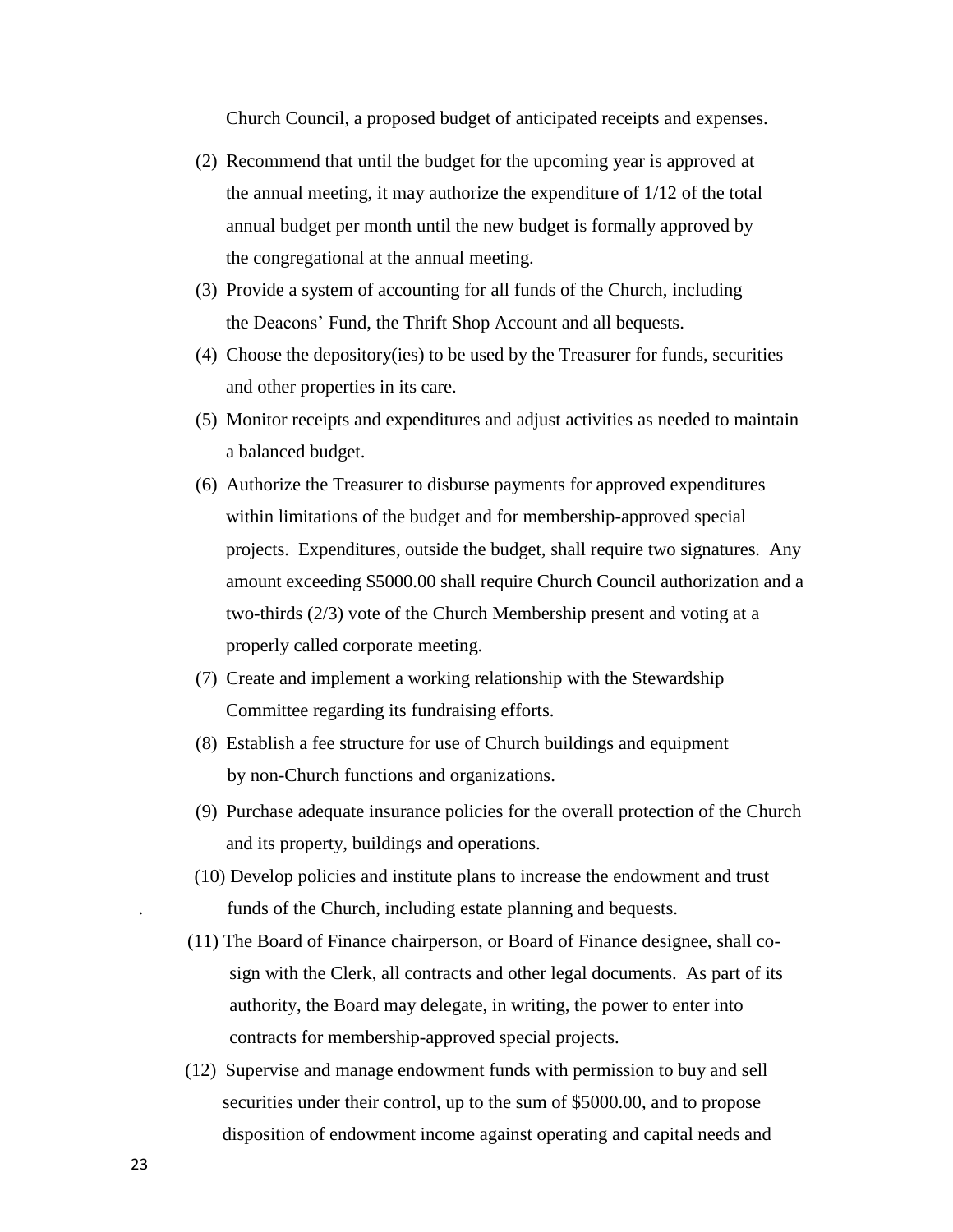reserve funds. Amounts in excess of \$5000.00 shall require approval of the Church Council. The principal of the endowment funds may only be withdrawn by two-thirds (2/3) vote of the Church membership present and voting at a properly called corporate meeting, unless the money is a designated bequest. See Twelve (12) b.

- (13) May place any or all endowment funds, with the authorization of the Church, in the care of a Trust Manager or a reliable financial institution.
- (14) Receive and manage bequests.
	- a. Undesignated bequests received by the Church shall be placed in the endowment fund.
	- b. Bequests designated for a specific purpose(s) shall be placed in the endowment fund until such time as arrangements are made for their use.
	- c. All bequests shall be made known to the membership within thirty (30) days of their receipt.
- (15) Observe, at all times, a conservative, prudent investment policy as behooves good stewards of Church assets.
- (16) Maintain suitable records of all financial activities, such records to be reported to the Church Council quarterly, subject to an annual audit, and included in the Annual Report.
- (17) Have custody of all archival records relating to Church property.

(18) Shall have the power to obtain a mortgage on church property with Church Council authorization and a two-thirds (2/3) vote of the church membership present and voting at a properly called corporate meeting.

#### 5. STEWARDSHIP COMMITTEE

(a) Mission Statement

The Stewardship Committee shall assist and provide the necessary leadership and guidance in helping the Church in meeting its financial goals, objectives and obligations.

(b) Membership

The committee shall consist of a minimum of three (3) members.

(c) Responsibilities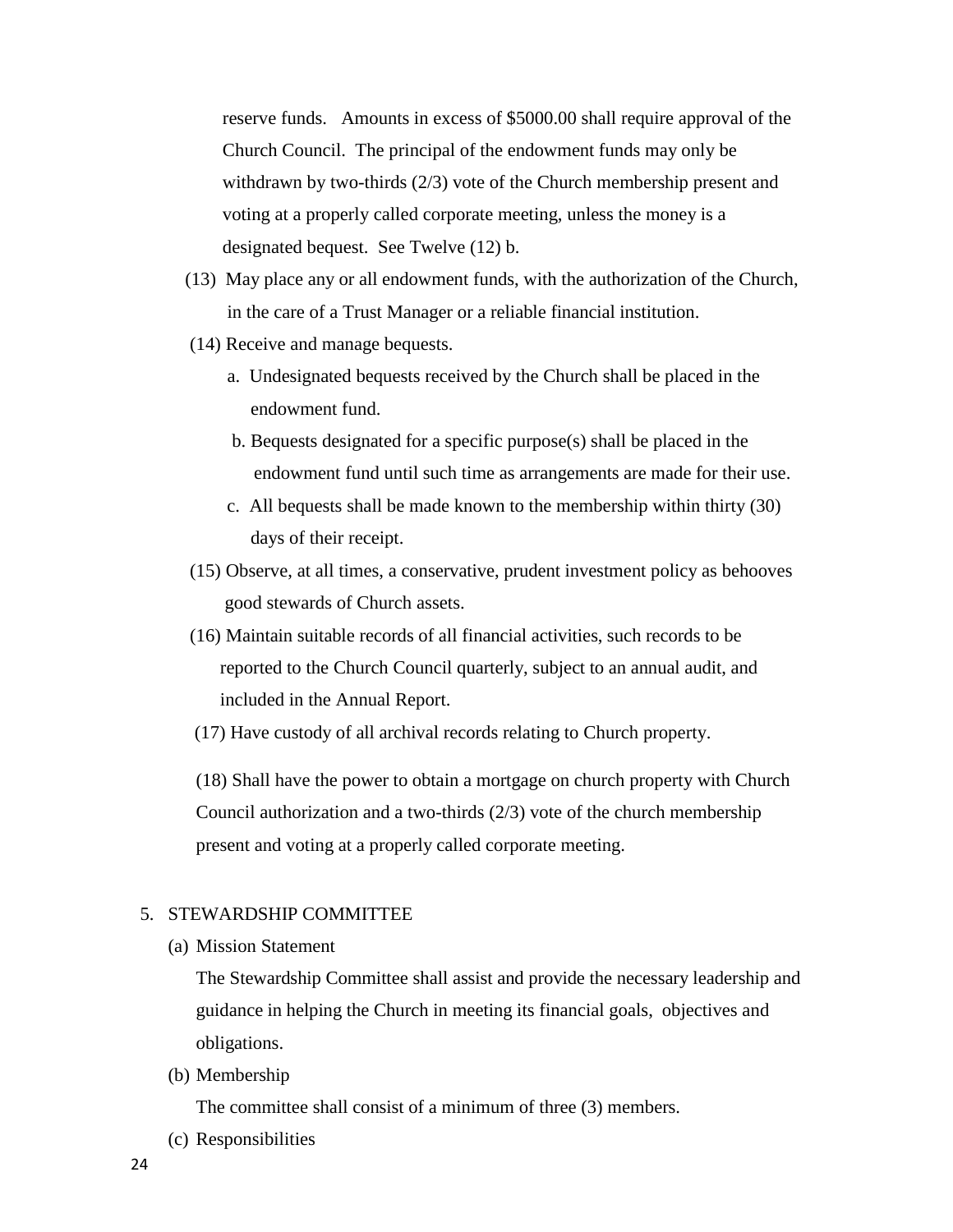- (1) Create and maintain a year-round program of stewardship education, informing Church members of financial needs and progress in meeting those needs.
- (2) Maintain a working relationship with the Board of Finance regarding the committee's fundraising efforts.
- (3) Conduct the annual all Parish Stewardship Campaign during the month of November or any other month as voted by the Church.
- (4) Oversee volunteers who will select, plan and supervise fundraising activities to assist in meeting the proposed annual budget.

## 6. OUTREACH COMMITTEE

(a) Mission Statement

The Outreach Committee shall plan, develop and implement mission programs on behalf of the Church and shall plan, coordinate and supervise the charitable giving activities of the Church. However, as Christian charity and mission work is fundamental to all programs at the Church, the Outreach Committee shall provide assistance and guidelines pertaining to mission work to other Boards and Committees upon request.

(b) Membership

The committee shall consist of a minimum of three  $(3)$  and maximum of six  $(6)$ members.

- (d) Responsibilities
	- (1) Establish and maintain the Outreach Funding Policy and Procedures.
	- (2) Develop a recommendation for funds to be included in the annual budget.
	- (3) Disburse outreach funds as allocated in the annual budget.
	- (4) Development of plans for regular and special offerings throughout the year and oversight of the distribution of these funds.
	- (5) Cooperation with the Christian Education Committee regarding missionary education programs.
	- (6) Promotion of interest in outreach activities among Church members for the benefit of local, national and international endeavors.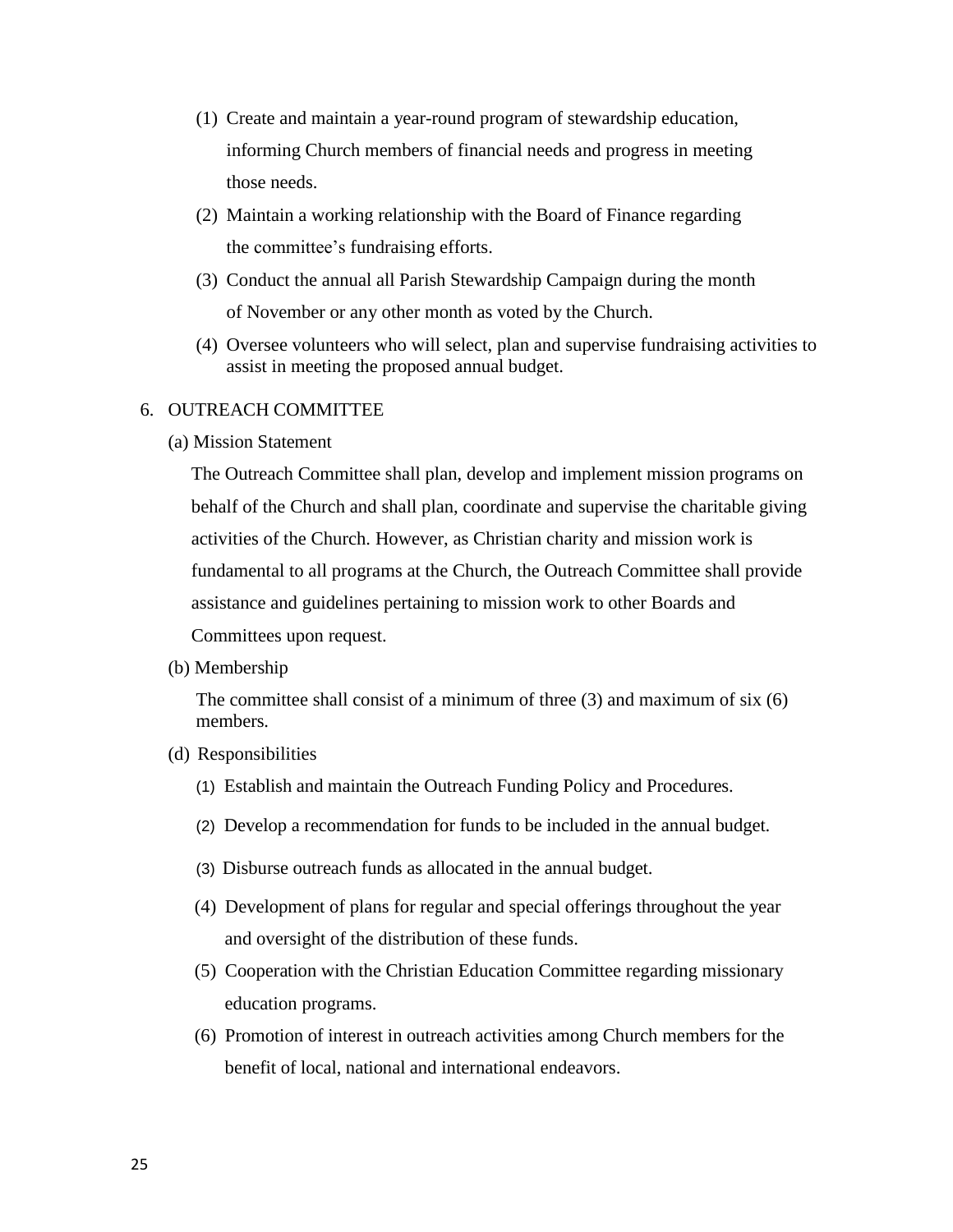#### 7. MUSIC COMMITTEE

(a) Mission Statement

The Music Committee shall establish plans for and direct the music programs of the Church.

(b) Membership

The committee shall consist of a minimum of three (3) and a maximum of five (5) members.

- (c) Responsibilities
	- (1) Working closely with the organist and choir director, arrange for appropriate music for worship services throughout the year.
	- (2) Select and develop music programs and activities of interest to all age groups.
	- (3) Maintain musical equipment, including instruments, other inventory and the music library.

#### 8. BUILDINGS AND GROUNDS COMMITTEE

(a) Mission Statement

The Buildings and Grounds Committee shall have responsibility for the care and custody of all Church property not otherwise allocated by these bylaws. It shall not have power to buy, sell, mortgage, rent, lease or transfer property.

(b) Membership

The committee shall consist of a minimum of three (3)

- (c) Responsibilities
	- (1) Direct and supervise the work of the Custodian(s).
	- (2) Direct and supervise timely cleaning and maintenance of all Church properties.
	- (3) Inspect the Church, Parsonage and any other buildings the Church may own, periodically, for the purpose of repair, renovation or replacement.
	- (4) Enter into contracts for maintenance and repair of Church property within the limitations of the budget.
	- (5) Appoint a member of the committee to serve as the Church representative of the North Falmouth Cemetery Association. This appointee shall be a member of the Church, shall report to the Building and Grounds Committee, and may be the liaison member to the Church Council. The committee shall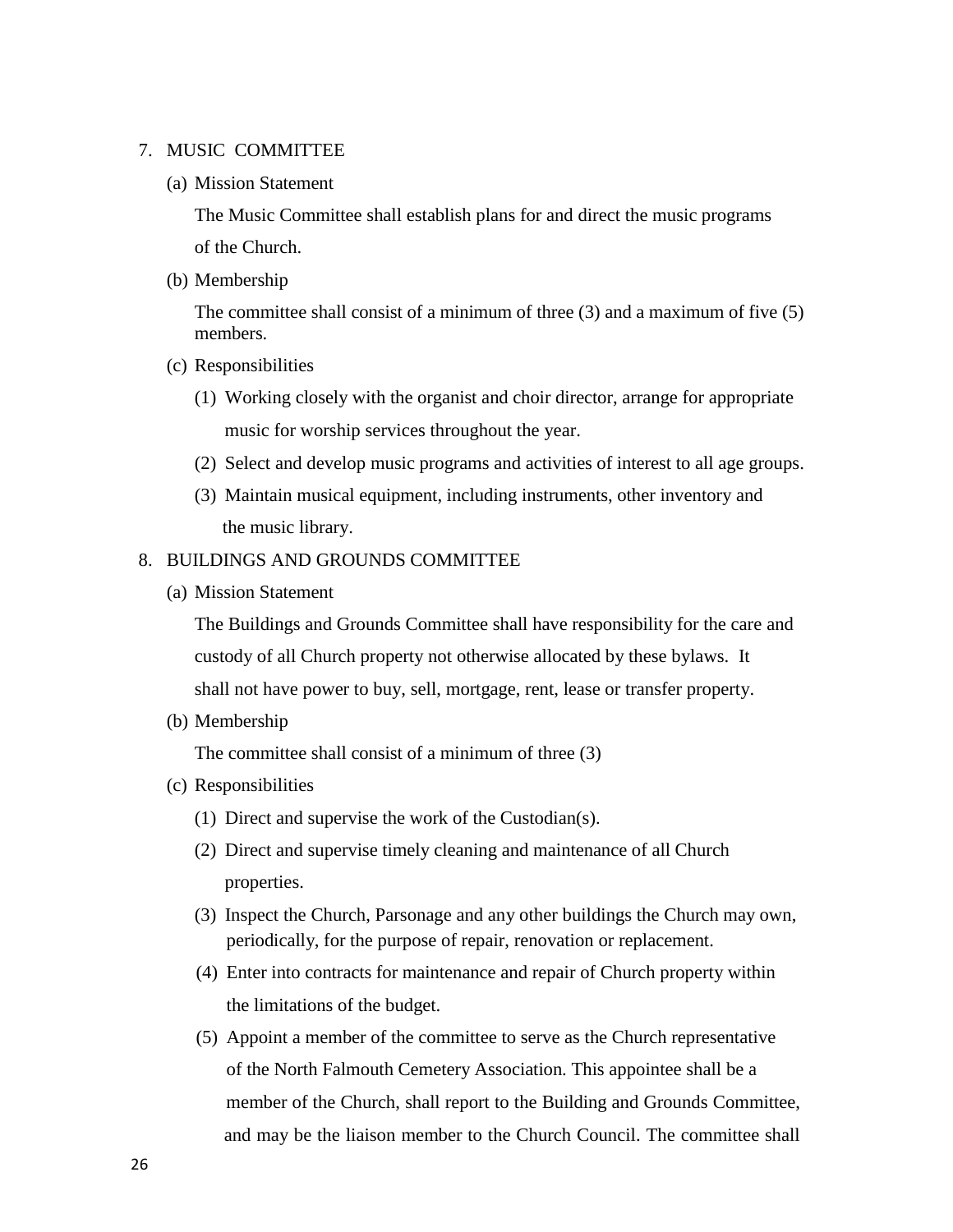include a written report of Cemetery activities within its Annual Report.

### **ARTICLE XI. APPOINTED COMMITTEES AND POSITIONS**

#### 1. BASIC GUIDELINES

- (a) Appointments shall be made by the Church Council. A list of appointments shall be published in the Annual Report.
- (b) Members of committees shall elect their own officers and determine their methods of procedure. Names of officers shall be reported to the Clerk. The Secretary shall record the minutes of each meeting and file a copy with the Church Council and one with the Church Secretary, the latter to be available to the membership.
- (c) Committees shall have at least four (4) meetings per year. Exceptions: Search, Pastoral Relations and Altar Committee.
- (d) Each committee sets its own dates and times for regular meetings. Additional meetings may be called as necessary.
- (e) All regularly scheduled meetings shall be open to all Church members.
- (f) A quorum necessary to conduct business shall be a simple majority.
- (g) Committees and position holders may appoint sub-committees to aid them in implementing their work.
- (h) Each committee or position holder shall prepare a proposed annual budget to be presented to the Board of Finance by its September meeting.
- (i) Each committee or position holder shall submit a written annual report to the Church Secretary no later than four (4) weeks prior to the Annual Meeting to be included in the Annual Report.

## 2. SEARCH COMMITTEE

(a) Mission Statement

The purpose of a Search Committee is to fill a vacancy in the Pastorate or Assistant Pastorate.

(b) Membership

The committee shall consist of no fewer than six (6) and no more than twelve (12) members of the Church. One (1) member shall be a Deacon.

(c) Responsibilities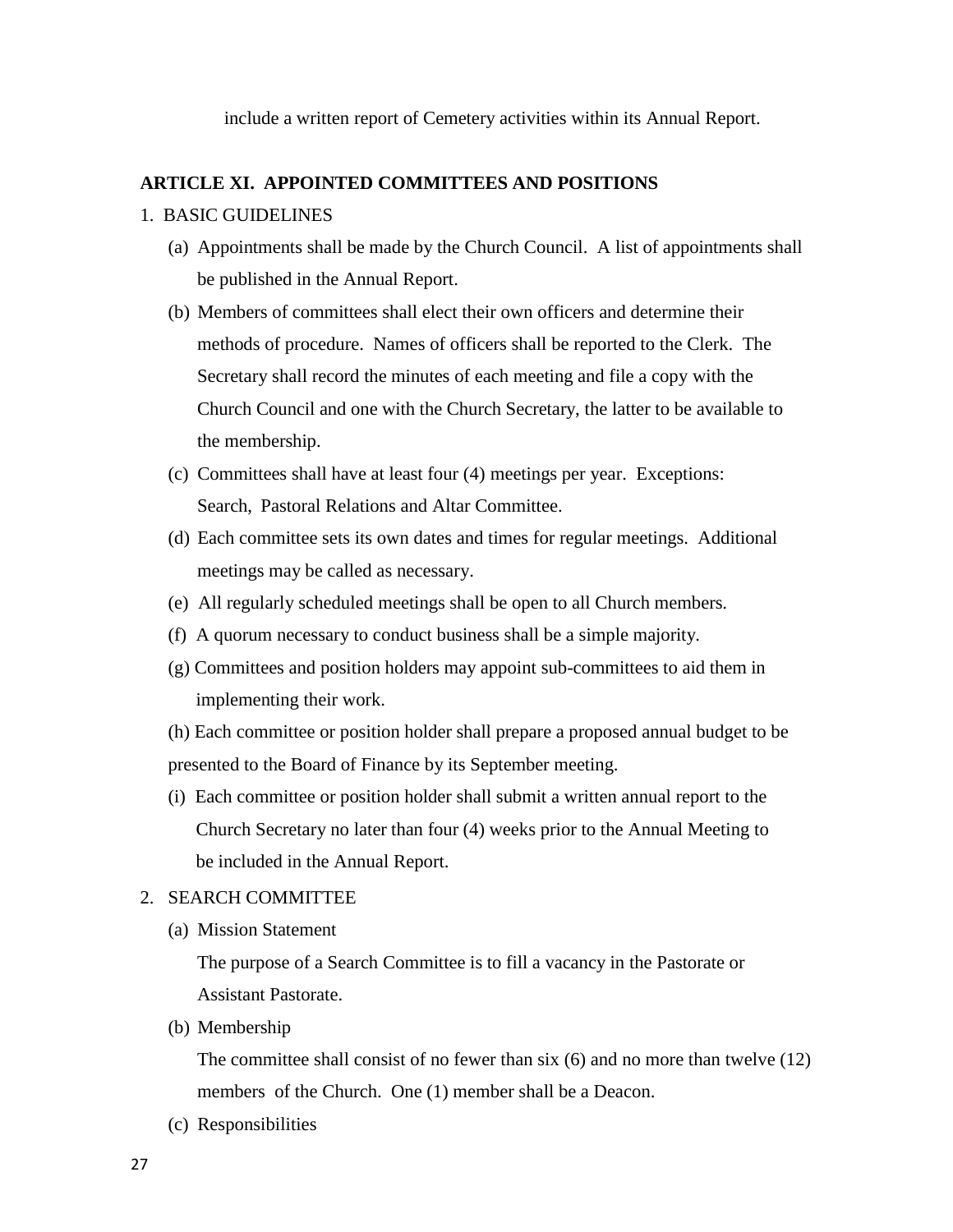- (1) Contact the Area Minister and the State Conference Office for assistance in searching for a new pastor.
- (2) Survey the Church membership with a questionnaire which shall serve as a basis for a profile of an acceptable candidate. This should be done prior to any advertisement for a pastor.
- (3) Present to the Church membership, for review, the profile and job description, including the salary range, of any pastoral candidates.
- (4) The committee shall be guided by enthusiasm and unanimity.
- (5) The committee, the Church Council and the Board of Finance shall determine the Pastor's and the Assistant Pastor's contracts.
- (6) Upon selection of a candidate, and with Council approval, the committee shall invite the pastoral candidate to speak to the congregation and to lead worship. At a properly called corporate meeting, the committee shall propose selection of the candidate and approval of the contract by a twothirds (2/3) vote of the church membership present and voting.

## 3. PASTORAL RELATIONS COMMITTEE

(a) Mission Statement

To promote a healthy, constructive and satisfying faithful relationship between the Pastor and the congregation and enhance the effectiveness of the Church's mission.

- (b) Membership
	- (1) This committee shall consist of at least four (4) but not more than six (6) members of the Church. At least one (1) member shall be a deacon.
	- (2) The Pastoral Relations Committee (PRC) shall be disbanded at the end of a pastorate.
	- (3) During the first six (6) months of a new pastorate, at least four (4) members of the Pastoral Search Committee shall serve as the PRC.
	- (4) During the second six (6) months of a new pastorate, two (2) members shall be replaced…one (1) shall be nominated by the pastor, one (1) by the Church Council, and both approved by the Church Council.
	- (5) At the beginning of the second year of a pastorate, the remaining members of the Pastoral Search Committee shall be replaced . . . one (1) shall be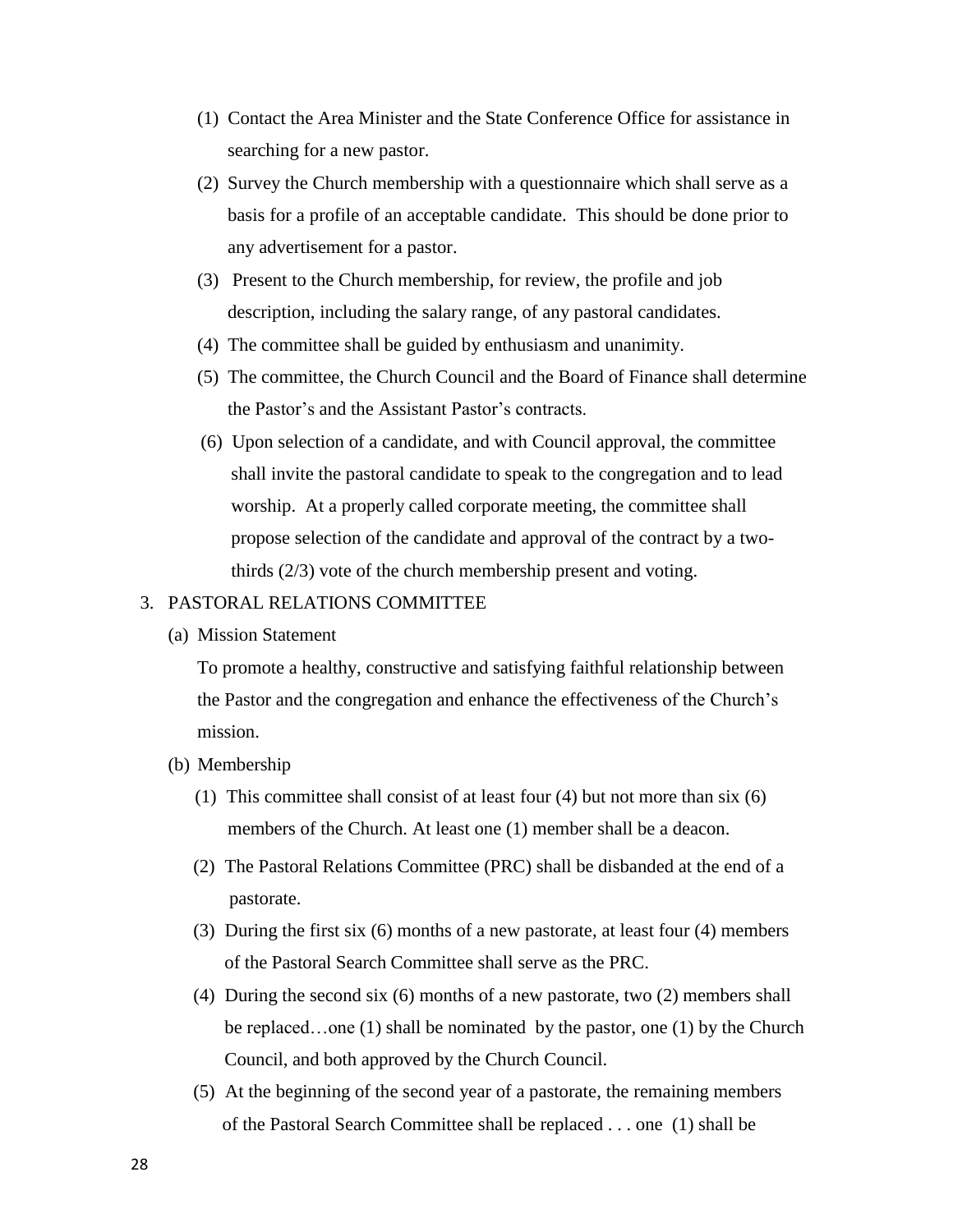nominated by the pastor, the remaining by the Church Council, and all approved by the Church Council.

(c) Term of Service

After the initial year of a pastorate, members shall be appointed for a term of two (2) years. After serving two (2) full terms, they shall not be eligible for reappointment until the lapse of one (1) year.

- (d)Responsibilities
	- (1) Interact with the Pastor and the Church membership to determine each other's expectations and roles and develop a faithful relationship aimed at carrying out the mission of the Church.
	- (2) Provide the congregation with reasonable expectations of the Pastor, fostering the pastor's and congregation's relationship in accordance with the Covenant for Christian Communication (available in the Church Office), and in cooperation with the Safe Church Committee, when appropriate. If necessary, the Barnstable Association Church and Ministry Committee and/or the Association Conference Minister of the Massachusetts Conference of the United Church of Christ should be consulted.
	- (3) Select a member to serve on a Pastoral Search Committee.
	- (4) Encourage the Pastor's participation in continuing education programs and cooperate with the Church Council and the Board of Finance to accomplish this.
	- (5) Report to the Church Council and the membership, as requested, bearing in mind that confidentiality is of the utmost importance.
- (e) Meetings

The committee shall meet monthly during the first year of a pastorate. The committee shall, in subsequent years, meet at least four (4) times per year, and as many other times as necessary.

#### 4. NOMINATING COMMITTEE

(a) Mission Statement

The Nominating Committee shall prepare a slate of nominations for all elected officers, boards and committees and present it to the Annual Meeting for action.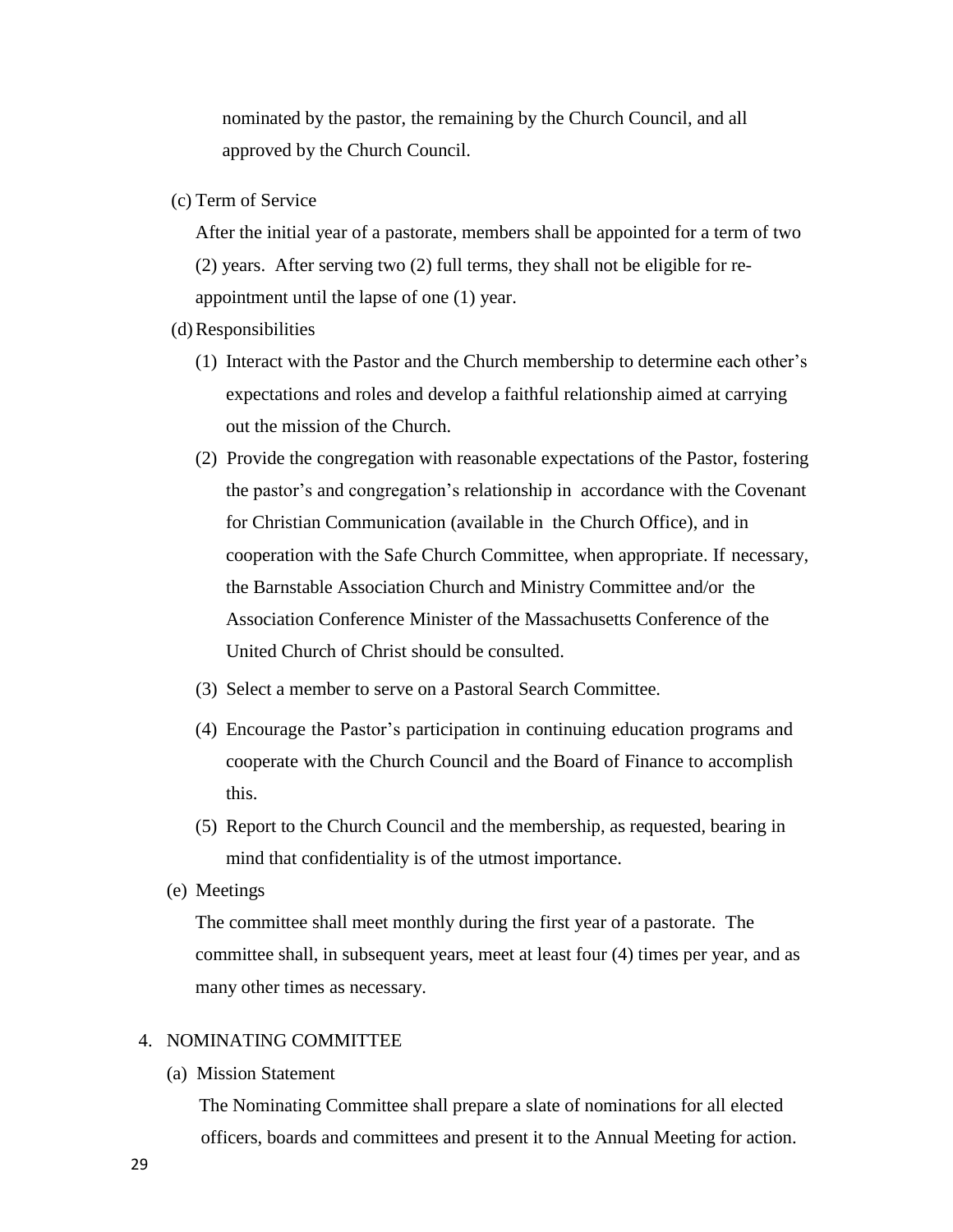#### (b) Membership

The committee shall consist of up to three (3) members, all of whom must be members of the Church.

(c) Term of Service

Members shall be appointed for a term of one year. They may serve for up to three (3) consecutive years and shall not be eligible for re-appointment until the lapse of one (1) year . They may immediately be eligible to serve as an officer or on another board or committee.

- (d) Responsibilities
	- (1) Make a careful study of the requirements of each office, board and committee position to be filled, using the bylaws as a guide.
	- (2) Make a serious effort to select thoroughly qualified candidates for each position
	- (3) Make clear to each candidate the duties and requirements of the position, including Church Council duties, and secure the candidate's agreement to serve if elected.
	- (4) Prepare an official slate nominating one (1) person for each office to be filled at the Annual Meeting.
	- (5) Present to the Church Council, on or before December 1, the list of nominees.
	- (6) Post the nominations at the Church at least two (2) weeks prior to the Annual Meeting.
	- (7) Present the slate to the Annual Meeting for election, always providing for nominations from the floor.
	- (8) Provide a ballot(s) for the election of Officers and the Board of Finance. The Clerk may not cast one (1) ballot for the assembly.
	- (9) Recommend, to the Church Council, candidates to fill vacancies on elected boards and committees and, to the membership, candidates to fill vacancies in offices which may occur between Annual Meetings.

#### 5. ALTAR COMMITTEE

(a) Mission Statement

The Altar Committee enhances the beauty and spirituality of the Church through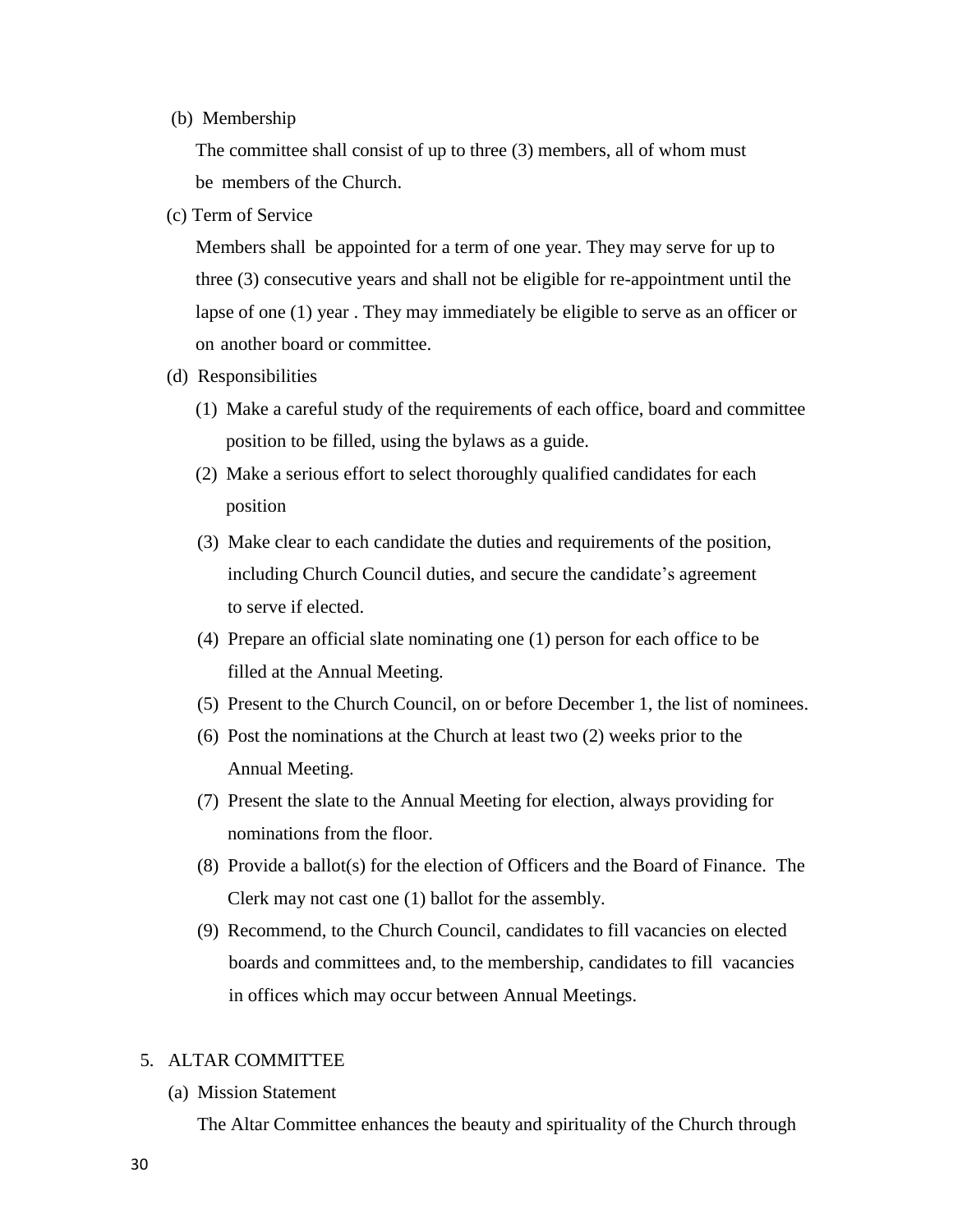flowers and other appropriate decorations and appointments.

(b) Membership

There may be up to twelve (12) members. Two-thirds (2/3) of the members shall be members of the Church.

(c) Term of Service

Appointments shall be for one (1) year. There shall be no term limit.

- (d) Responsibilities
	- (1) To invite donations of flowers.
	- (2) To arrange for flowers at worship services.
	- (3) To see that the Church is always appropriately decorated and appointed for services and other occasions.
	- (4) To distribute flowers after Sunday service.
- (e) Meetings (1) Meetings may be held as necessary

## 6. PUBLICITY COMMITTEE

(a) Mission Statement

This committee shall publicize activities of the Church among Church members as well as the community.

(b) Membership

There shall be two (2) members.

(c) Term of Service

Appointments shall be for one (1) year. There shall be no term limit.

- (d) Responsibilities
	- (1) Assure broad recognition of Church activities through all available media outlets.
	- (2) Clear all major publication items through the Church Council.
	- (3) Be responsible, with the help of the Pastor and the Church Secretary, for publication of a Church newsletter on a regular basis.
	- (4) The Chairperson or an alternate shall serve on the Church Council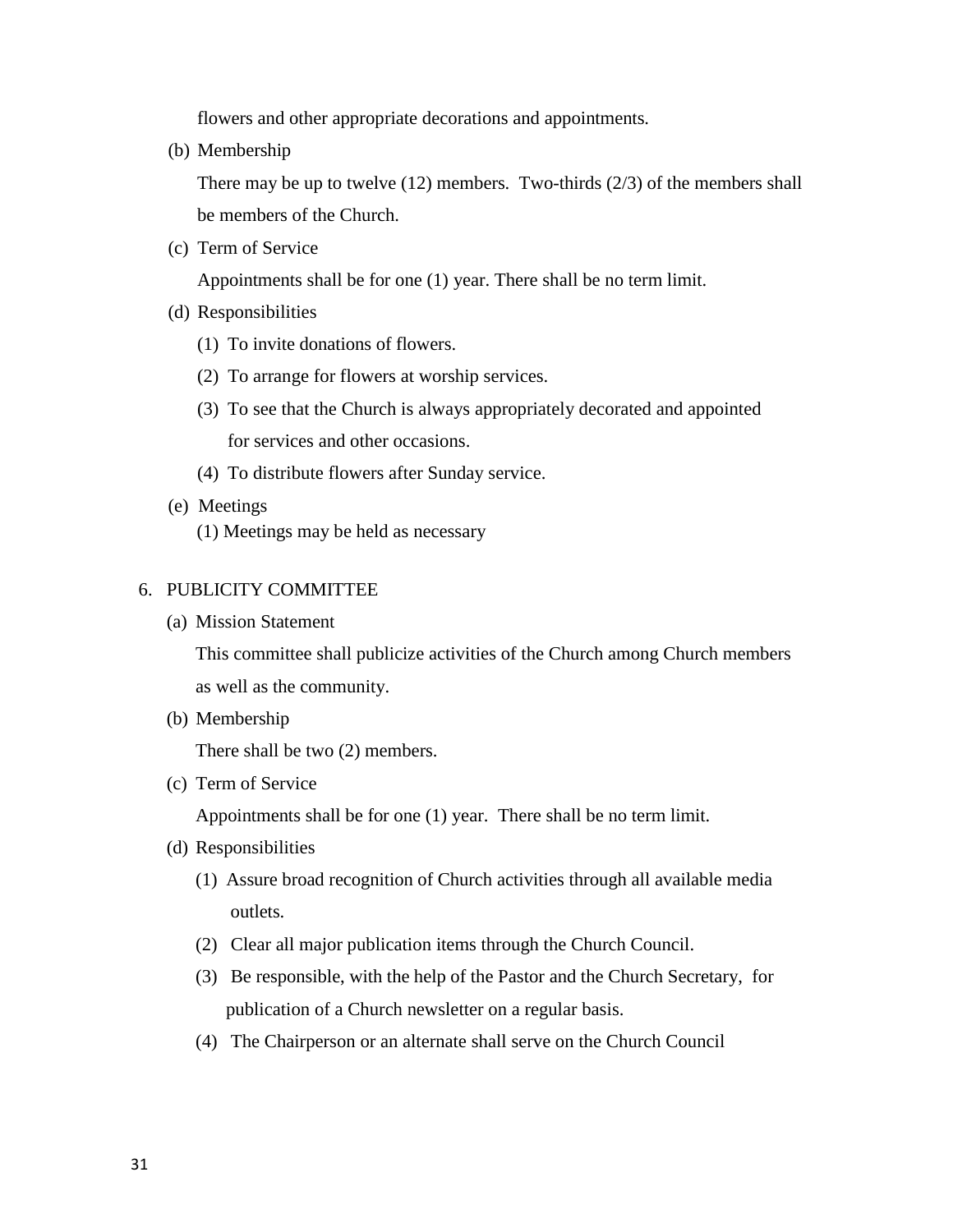#### 7. HISTORIAN

(a) Mission Statement

The Historian shall provide the congregation with a historical perspective on all important and interesting activities of the life of the Church.

- (b) The Historian shall be a member of the Church.
- (c) Term of Service

Appointments shall be for one (1) year. There shall be no term limit.

- (d) Responsibilities
	- (1) Maintain historical documents and records of the Church.
	- (2) Report to the Church Council and the Church membership regarding historical matters when requested to do so.
- 8. DELEGATES
	- (a) Mission Statement

The delegates serve as the Church's representatives and liaison to other significant organizations important to our spiritual and community lives.

- (b) Delegates shall be members of the Church.
- (c) Term of Service

Appointments shall be for one (1) year. There shall be no term limit.

- (d) Responsibilities
	- (1) Attend the State Conference, the Barnstable Association of the United Church of Christ, the Cape Cod Council of Churches and other affiliations as they arise.
	- (2) Report to the Church Council and to the Church membership following participation at their respective conferences.
- 9. AUDITORS
	- (a) Mission Statement

The Auditors shall examine all accounts of the Church on an annual basis.

(b) Number of Auditors

There shall be at least one auditor who need not be a member of the Church. The auditor shall have experience in financial matters. (If more than one auditor is appointed then only one will be required to have experience in financial matters.)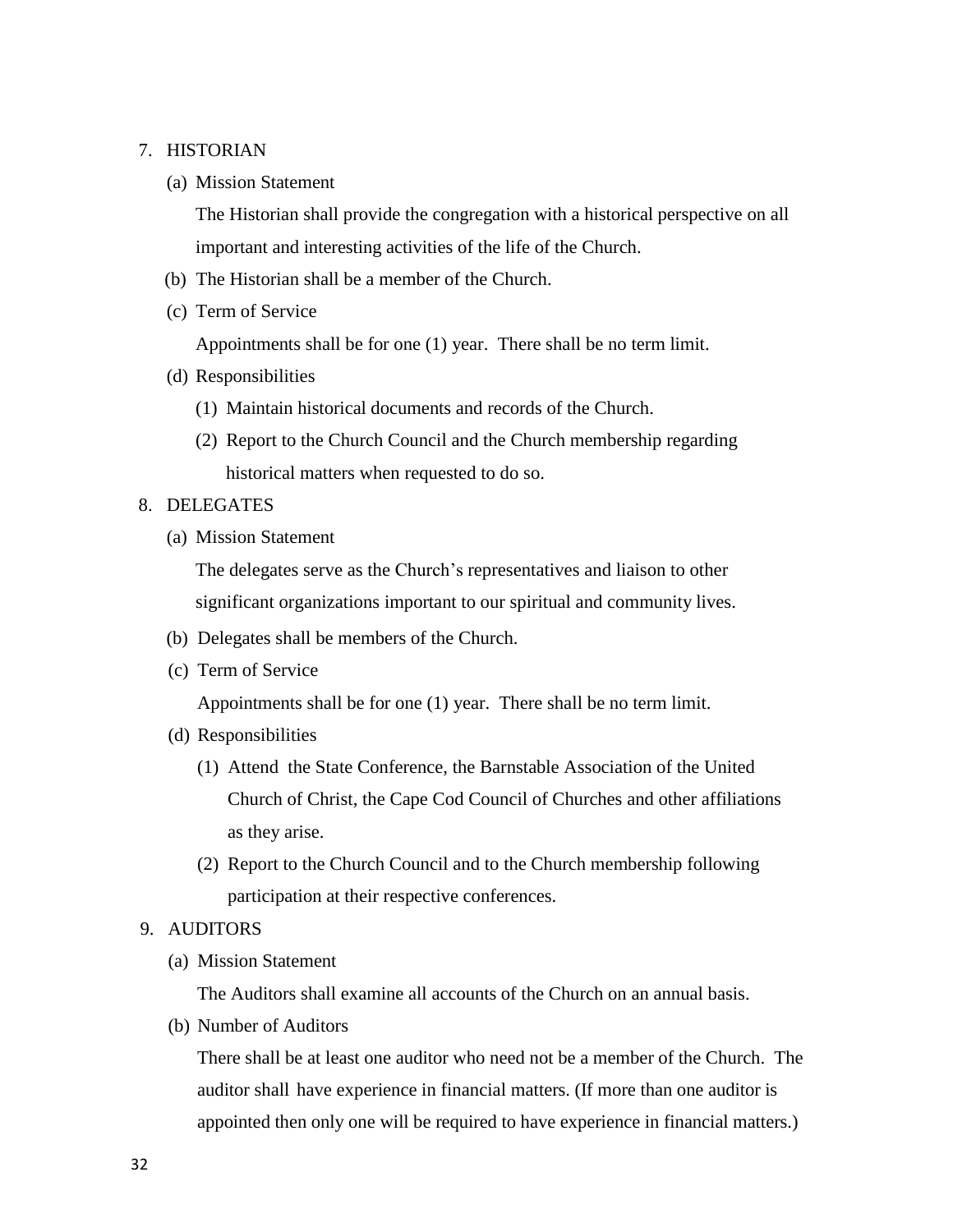(c) Term of Service

Appointments shall be for one (1) year. There shall be no term limit.

- (d) Responsibilities
	- (1) Examine all accounts of the Church.
	- (2) Provide reports regarding Church accounts at the Annual Meeting and as requested by the Church Council, the Board of Finance and the Church membership.

#### 10. SAFE CHURCH COMMITTEE

(a) Mission Statement

As a part of the body of Christ, North Falmouth Congregational Church is called to follow Jesus' example of respect for the integrity and dignity of all persons. This is summed up in Jesus' great commandment to love God with heart, soul, mind, and strength and others as ourselves (Luke 10:27). To follow this commandment is to pursue love, safety, peace, and security for all who come within the reaches of our ministries. "Sanctuary" is more than a building. It is a peace-filled haven of safety and healing for all people. The Safe Church Program and Policies of North Falmouth Congregational Church (hereafter referred to as the Church) require its membership to provide sanctuary for persons of all ages who are entrusted to its care.

(b) Membership

There shall be five (5) members. In special circumstances additional temporary members may be appointed by Church Council. Attention will be given to appointing men and women who represent the age range of the church, various interest groups, and other relevant aspects of the congregation. Safe Church Committee members will have met the criteria for an Authorized Supervisor.

(c) Term of Service

Appointments shall be for a term of three (3) years. There may be successive terms as approved by Church Council.

- (d) Responsibilities
	- (1) To enact and promote the spirit of the Mission Statement through encouragement of dialogue on how to remedy abuse of persons of all ages by organizing formal presentations by experts in the area of domestic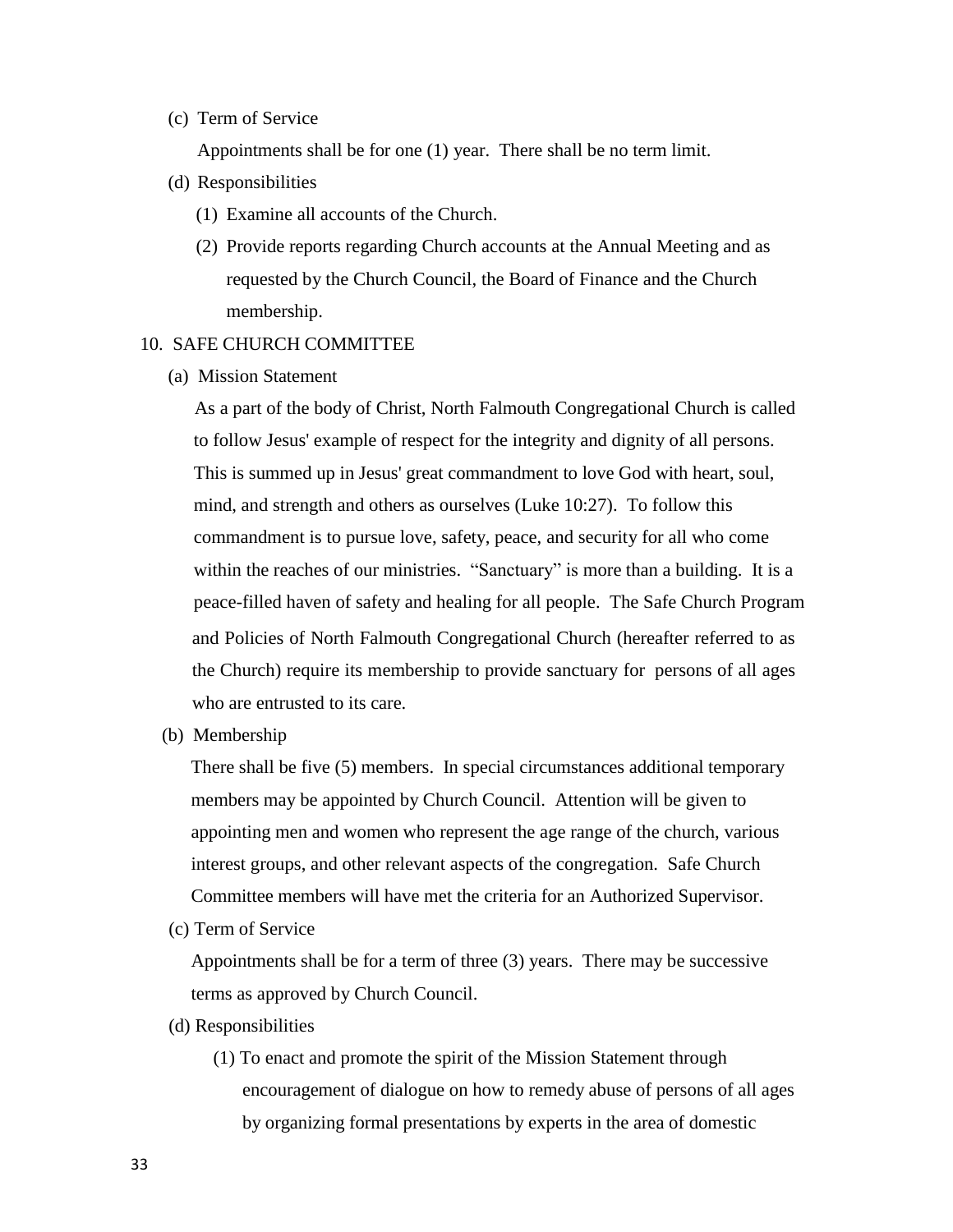violence, elder abuse and child abuse, and by inviting informal discussions with church members seeking more information on support services in the community.

- (2) Assist in Recruitment Process for Authorized Volunteers (as described in Safe Church Program and Policies).
- (3) Implement Complaint Process (as described in SCPP).
- (4) Participate in training of Authorized Supervisors and Authorized Volunteers.
- (5) Implement and maintain Grievance Procedure (as described in SCPP).
- (6) Documentation and Storage of all necessary and appropriate records (as described in SCPP).
- (7) Cooperate and coordinate with Christian Education Committee, Buildings and Grounds Committee, Board of Finance, and Church Council.
- 11. OTHER APPOINTED COMMITTEES AND POSITIONS may be approved as need shall dictate.

## **ARTICLE XII: AUXILIARY ORGANIZATIONS**

All organizations connected with the Church, and using its equipment and/ or its property, are regarded as integral parts of the Church and under its general jurisdiction.

## 1. THRIFT SHOP

(a) Mission

Operation of a Thrift Shop to provide a service to the community and financial assistance to the Church.

- (b) Administration
	- (1) The Thrift Shop Auxiliary shall administer and operate the Thrift Shop. It shall submit an annual budget to the Board of Finance, for approval, which shall include, but not be limited to: funding for accounting, utilities, repairs, capital equipment, custodial care and a reserve fund for emergencies. All its financial activity shall be kept by the Treasurer of the Church.
	- (2) Membership of the Thrift Shop shall consist of those who regularly participate in the operation of the Thrift Shop and other volunteers who assist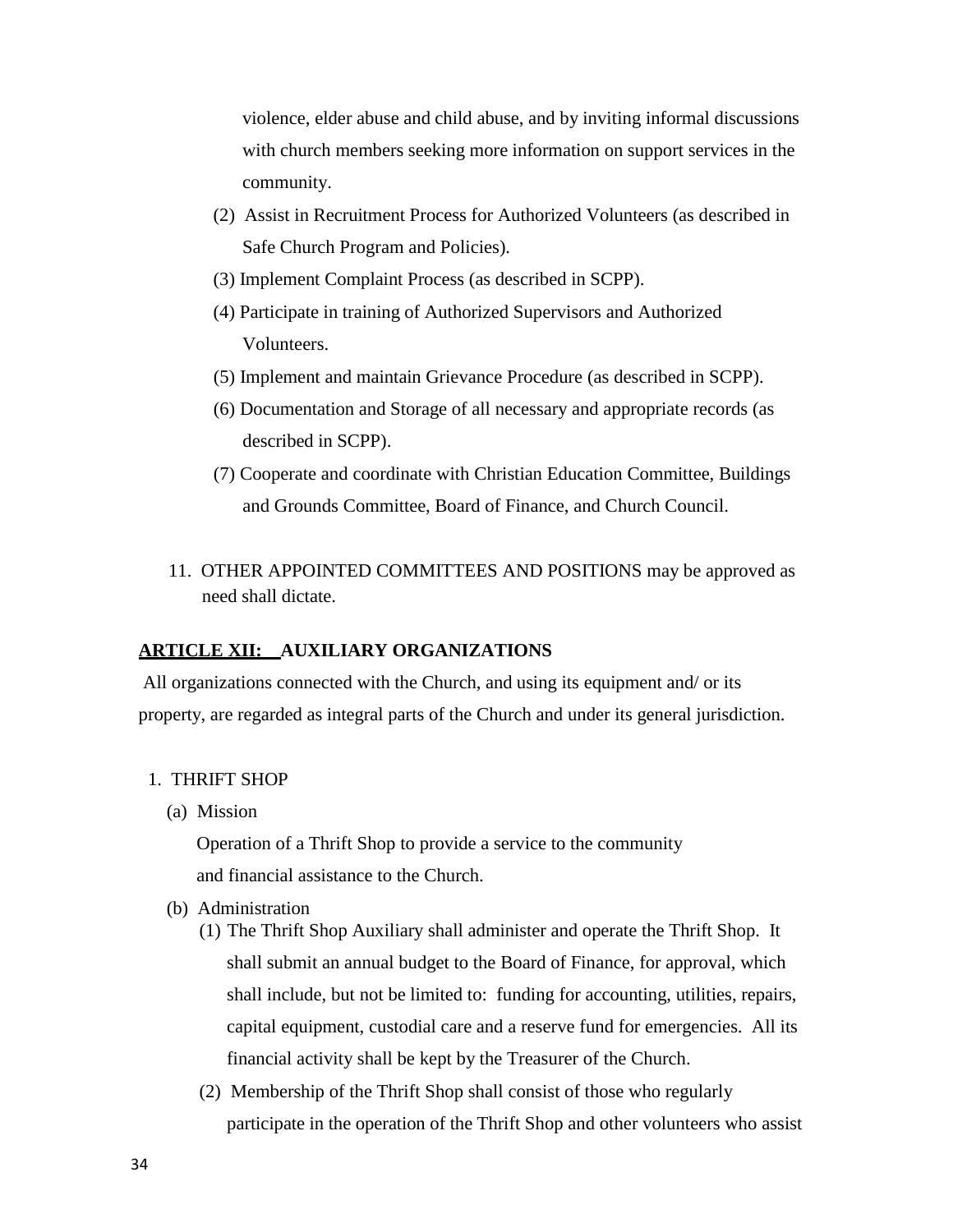as needed.

(3) Officers

The Thrift Shop Auxiliary shall determine its own mode of operation and shall elect its own officers who shall be members of the Church.

- (4) Liaison to the Church
	- (a) The Chairperson or an alternate shall serve as a member of the Church Council. The alternate must be a member of the Church.
	- (b) The Thrift Shop shall submit a written annual report to the Church Secretary at least three (3) weeks prior to the Annual Meeting to be included in the Annual Report.
- (c) Dissolution

In the event of closure of the Thrift Shop, the responsibility shall revert to the Church.

### 2. NORTH FALMOUTH CEMETERY

(a) Mission Statement

To provide a community cemetery. Since it seems quite clear that the intent of the original founders of the cemetery was that it be a community, not a Church cemetery, and since the Church owns the property, the following is adopted:

- (b) Administration
	- (1) The North Falmouth Cemetery Association shall administer and operate the cemetery. They shall have complete jurisdiction of the cemetery, its policies, operation, maintenance, sale of lots or plots and establishment of charges for same.

All receipts, funds, donations, gifts and bequests relating to the cemetery shall be kept in the Cemetery Account.

(2) Membership

The Association shall be comprised of members of the North Falmouth community.

A member of the Church, appointed by the Buildings and Grounds Committee annually, shall serve on membership.

Other members of the Church may also be members of the Cemetery Association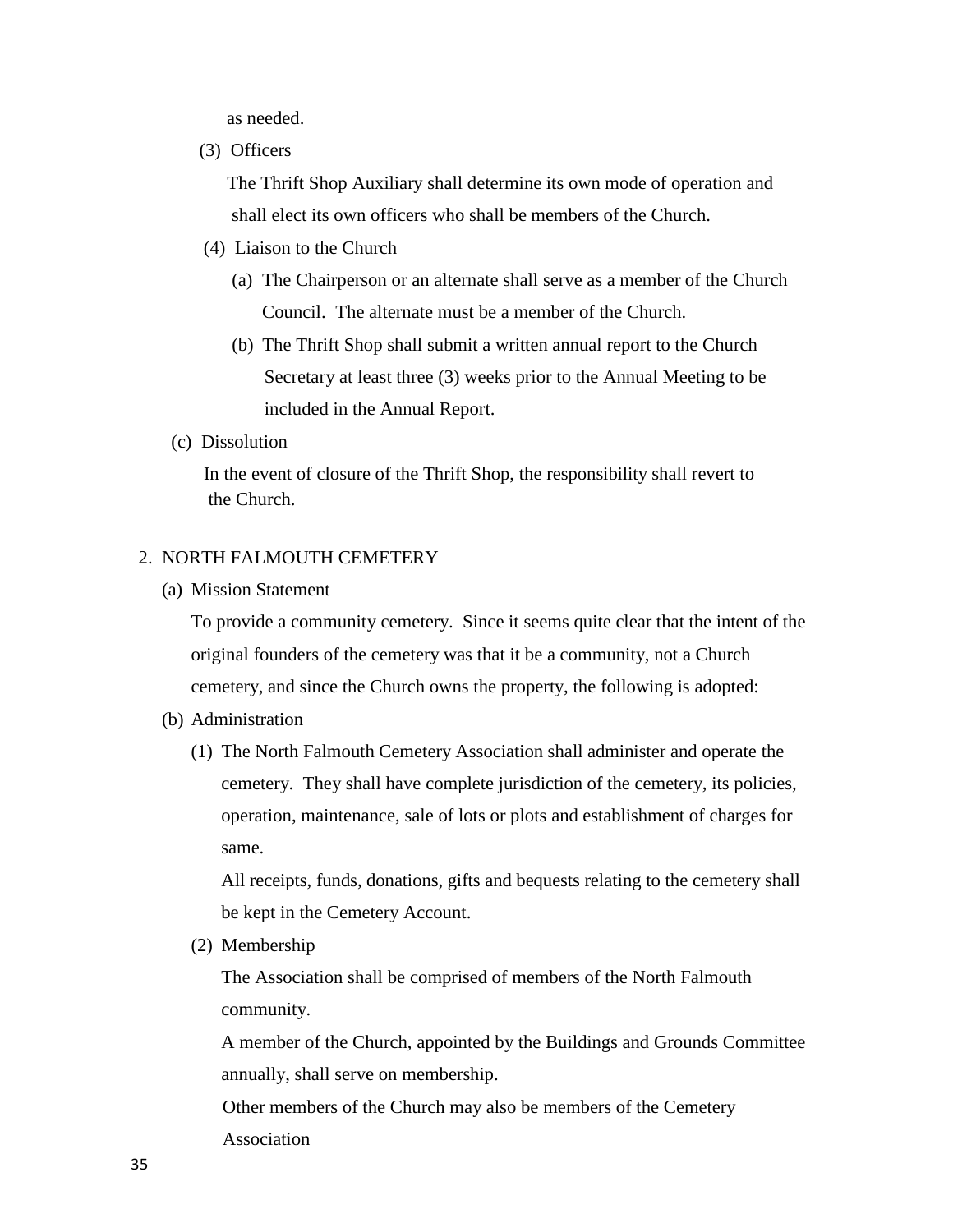(3) Liaison to the Church

The Buildings and Grounds member may serve as the liaison to the Church Council and shall submit a written report of Cemetery activities to the Buildings and Grounds Committee, to be included in its Annual Report.

(4) Land Purchase and Usage

Future land purchases, either by the Cemetery Association or the Church, shall require approval, by a two-thirds (2/3) vote, of Church membership present and voting at a properly called corporate meeting. Any land usage other than for cemetery purposes shall require approval of the Cemetery Association and the Church, again by a two-thirds (2/3) vote.

(c) Dissolution

In the event the Association is disbanded or ceases to operate the cemetery for any reason, the responsibility for the operation shall revert to the Church, and all funds and assets held by the Association shall be paid over to the Church. These funds shall be held in trust in a segregated account and used solely for the purposes of of the cemetery, pending the establishment by the Church of a new and succeeding organization for the operation of the cemetery.

### **ARTICLE XIII: LAWS OF THE COMMONWEALTH OF MASSACHUSETTS**

1**.** The North Falmouth Congregational Church, Inc. is incorporated under State Statute, Chapter 67: Section 51. Any requirement of the Laws of the Commonwealth of Massachusetts applicable to a Church Corporation shall be considered a part of the bylaws, if not provided herein. Date of incorporation is April 10, 1958.

#### **ARTICLE XIV: AMENDMENTS**

1. These bylaws may be amended at any properly called corporate meeting by a twothirds (2/3) vote of the Church members present and voting, provided that the membership receives notice of the meeting and the proposed amendment(s) thirty (30) days prior to the vote. In addition, notice of the meeting and its purpose shall be announced from the pulpit or printed in the bulletin on the three (3) Sundays immediately preceding the meeting.